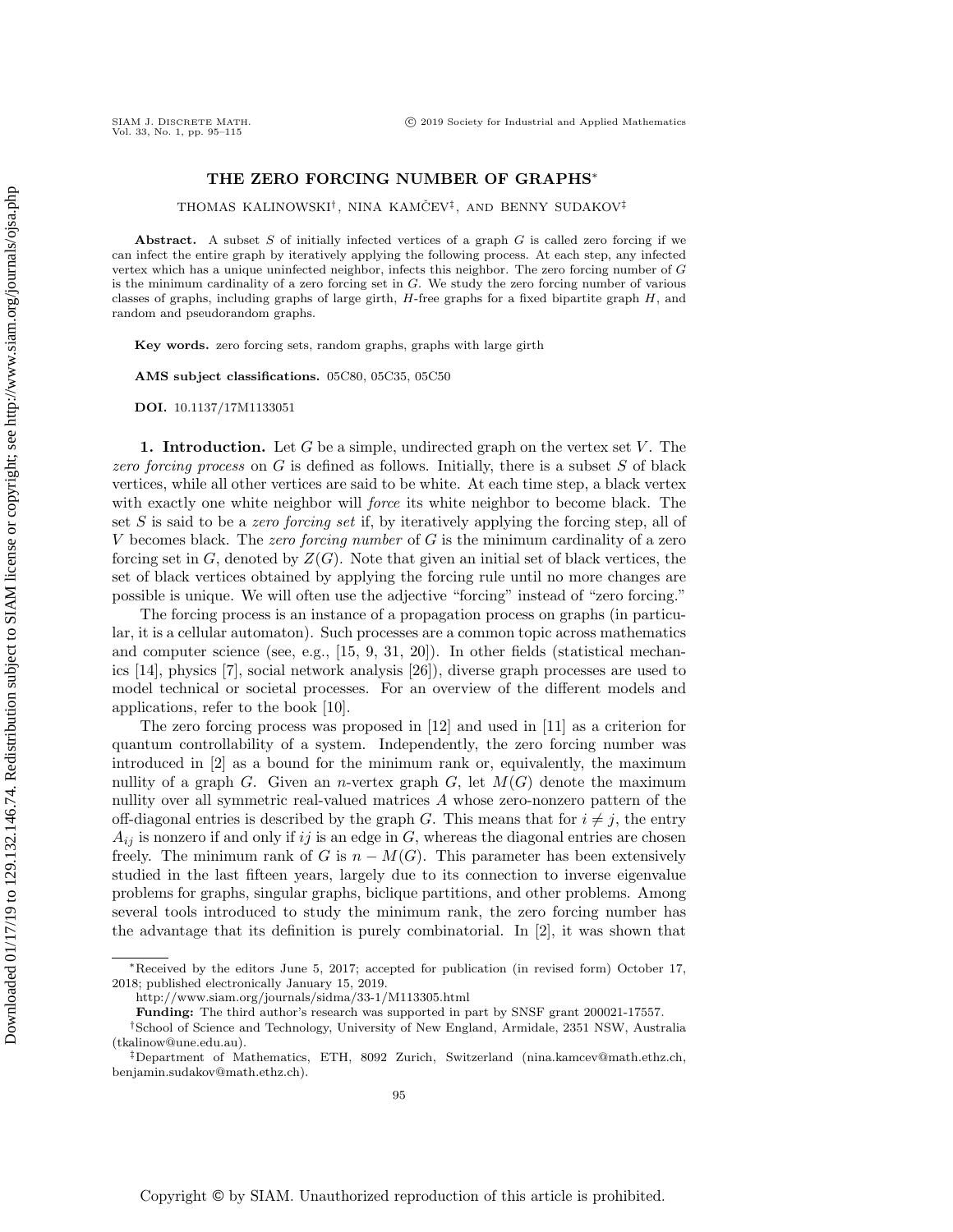$Z(G) \geq M(G)$  for all graphs G. To see this, suppose that A is a matrix whose offdiagonal zero pattern is described by  $G$ ,  $S_0$  is a zero forcing set in  $G$ , and  $S_{i+1}$  is the set obtained by applying the forcing rule to  $S_i$  for  $i \geqslant 0$ . If the cardinality  $|S_0|$ is smaller than the nullity of A, we can construct a vector  $x \neq 0$  such that  $Ax = 0$ and  $x|_{S_0} = 0$ . But then looking at the entries of  $Ax = 0$ , we can iteratively deduce that  $x|_{S_i} = 0$  for all i. As  $S_0$  is zero forcing, we eventually get  $x = 0$ , contradicting the choice of x. The minimum rank and forcing number of some specific families of graphs have also been computed in [\[2\]](#page-19-9). As a simple example, the complete graph  $K_n$  on *n* vertices has  $Z(K_n) = M(K_n) = n - 1$ , whereas the *n*-vertex path  $P_n$  has  $Z(P_n) = M(P_n) = 1$ . More results on this topic can be found in [\[1\]](#page-19-10) and [\[19\]](#page-19-11).

Recently, there has been a lot of interest in studying the forcing number of graphs for its own sake, and its relation to other graph parameters, such as the path cover number [\[23\]](#page-19-12), connected domination number [\[6\]](#page-19-13), and the chromatic number [\[34\]](#page-20-1). Among others, [\[13\]](#page-19-14) and [\[24\]](#page-19-15) contain upper bounds on the zero forcing number of a graph in terms of its degrees. It is easy to see that a trivial lower bound on the zero forcing number of a graph is  $Z(G) \geq \delta - 1$ , where  $\delta$  is the minimum degree of G. This bound cannot be improved without additional assumptions. For, a graph  $G_\delta$  which consists of r cliques  $K_1, K_2, \ldots, K_r$  of order  $\delta$  and a matching between  $K_i$  and  $K_{i+1}$ for  $i = 1, \ldots, r - 1$  has minimum degree  $\delta$  and  $Z(G_\delta ) = \delta$ . However, when G has girth  $g \geqslant 3$  and minimum degree  $\delta \geqslant 2$ , Davila, Kalinowski, and Stephen [\[16\]](#page-19-16) showed that  $Z(G) \geq \delta + (\delta - 2)(g - 3)$ , confirming the earlier conjecture from [\[17\]](#page-19-17). The girth is the length of the shortest cycle in a graph. Our first result substantially improves on this bound, with the exception of very small values of  $\delta$  and  $g = 3, 4$ .

<span id="page-1-0"></span>THEOREM 1.1. Let G be a graph of girth g with minimum degree  $\delta$ .

(i) If 
$$
g = 2k + 1
$$
 for  $k \in \mathbb{N}$ , then  $Z(G) \ge e^{-1} \left( \frac{\delta^k}{k+1} - \delta^{k-1} \right)$ .  
\n(ii) If  $g = 2k + 2$  for  $k \in \mathbb{N}$ , then  $Z(G) \ge 2e^{-1} \left( \frac{\delta^k}{k+1} - \delta^{k-1} \right)$ .

The crucial ingredient of the proof is an upper bound on the density of a graph which contains no cycles  $C_3, C_4, \ldots, C_{q-1}$ . This is an instance of the so-called Turán problem (see, e.g., [\[22\]](#page-19-18)). Given a graph H, we define the Turán number  $ex(n, H)$  to be the maximum number of edges  $e(G)$  over all the *n*-vertex graphs G not containing a subgraph isomorphic to  $H$ . In general, if a graph  $G$  does not contain  $H$  as a subgraph, we refer to it as  $H$ -free. The Turán numbers of graphs have been extensively studied, and the asymptotic value of  $ex(n, H)$  is known for all nonbipartite graphs H as a con-sequence of the Erdős-Stone-Simonovits theorem [\[18\]](#page-19-19). Denote the complete bipartite graph with vertex classes of order a and b by  $K_{a,b}$ . A celebrated theorem of Kövari, Sós, and Turán [\[32\]](#page-20-2) says that for  $a \leq b$ ,  $ex(n, K_{a,b}) = O(n^{2-1/a})$ . This implies that for every bipartite graph H, there exists  $c = c(H) < 1$  such that  $ex(n, H) = O(n^{1+c})$ . Using our approach based on the Turán numbers, we can extend Theorem [1.1](#page-1-0) to  $H$ free graphs G, improving the trivial bound  $Z(G) \geq \delta - 1$  by a power of  $\delta$  whenever  $H$  is bipartite.

<span id="page-1-1"></span>THEOREM 1.2. Fix a graph H, and let  $c = c(H)$ ,  $\beta = \beta (H)$ , and  $\eta = \eta (H)$  be positive constants such that  $ex(n, H) \leq \beta n^{1+c}$  whenever  $n \geq \eta$ . If G is an H-free graph of minimum degree  $\delta \geqslant 2\eta$ , then

$$
Z(G) \geqslant 2^{-1-2/c} \left(\frac{\delta}{\beta}\right)^{1/c}.
$$

Copyright © by SIAM. Unauthorized reproduction of this article is prohibited.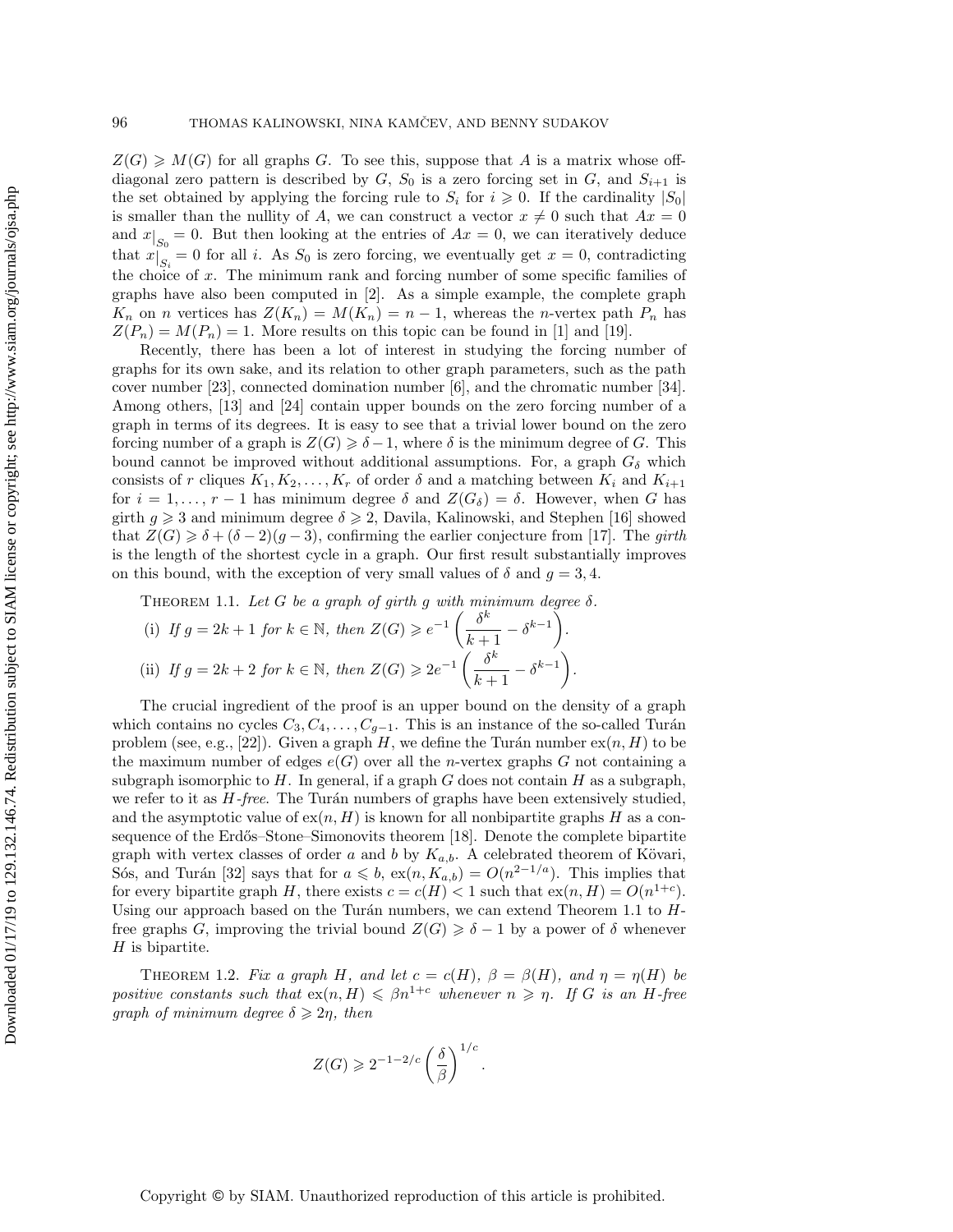We remark that in this theorem it is not assumed that  $H$  is bipartite, and since  $\mathrm{ex}(n, H) \leqslant {\binom{n}{2}}$  for all n and H, it is always possible to choose constants c,  $\beta$ , and  $\eta$ with the required property. But only if H is bipartite can we take  $c < 1$ , and thus obtain a lower bound on  $Z(G)$  which improves on the trivial bound.

The authors of [\[2\]](#page-19-9) report that somewhat surprisingly,  $M(G) = Z(G)$  for many graphs for which  $M(G)$  was known. Our next theorem shows that for most graphs,  $M(G)$  and  $Z(G)$  are actually far apart. We consider the random graph model  $G_{n,p}$ . This is an n-vertex graph in which every pair of vertices is adjacent randomly and independently with probability p. With an abuse of notation, we write  $G_{n,p}$  for the sampled graph, as well as the underlying probability space. The model  $G_{n,1/2}$  is particularly interesting since it assigns the same probability to all the  $2^{n \choose 2}$  graphs, thus allowing us to make statements about a typical graph. We say that an event in  $G_{n,p}$  holds with high probability if its probability tends to 1 as n tends to infinity. The standard O-notation is used for the asymptotic behavior of the relative order of magnitude of two sequences, depending on a parameter  $n \rightarrow \infty$ . The logarithm to base e is denoted by log. Hall et al. [\[27\]](#page-19-20) have shown that with high probability, the maximum nullity of a random graph  $G_{n,1/2}$  lies between 0.49n and 0.86n. On the other hand, we will show that the zero forcing number of a typical graph is almost as high as  $n$ .

<span id="page-2-2"></span>THEOREM 1.3. Let  $p = p(n)$  satisfy  $(\log^2 n)/\sqrt{n} \leqslant p \leqslant 2/3$ , then with high probability

$$
Z(G_{n,p}) = n - \left(2 + \sqrt{2} + o(1)\right) \cdot \frac{\log(np)}{-\log(1-p)}.
$$

In particular, for  $p = 1/2$  we have  $Z(G_{n,1/2}) = n - (2 + \sqrt{2} + o(1)) \log_2 n$ , whereas for in particular, for  $p = 1/2$  we have  $Z(G_{n,1}/2) = n - (2 + \sqrt{2} + o(1)) \log_2 n$ , where  $p = o(1)$  the formula simplifies to  $Z(G_{n,p}) = n - (2 + \sqrt{2} + o(1))p^{-1} \log(np)$ .

There is a natural trend in probabilistic combinatorics to explore the possible extensions of results about random graphs to the pseudorandom setting. A graph is pseudorandom if its edge distribution resembles the one of  $G_{n,p}$ . There are several formal approaches to pseudorandomness. Here, we will use the one based on the spectral properties of the graph. The *adjacency matrix* of a graph  $G = (V, E)$  with vertex set  $V = [n]$  is an  $n \times n$  matrix whose entry  $a_{ij}$  is 1 if  $\{ i, j \} \in E$ , and 0 otherwise. The eigenvalues of a graph G are the eigenvalues of its adjacency matrix. An  $(n, d, \lambda)$  graph is a d-regular n-vertex graph in which all eigenvalues but the largest one are at most  $\lambda$  in absolute value. If G is an  $(n, d, \lambda)$  graph, its largest eigenvalue is  $\lambda_1 = d$ , and the difference  $d - \lambda$  is called the spectral gap. It is well known (see, e.g., [\[33\]](#page-20-3)) that the larger this gap is, the more closely the edge distribution of a regular graph G approaches that of the random graph with the corresponding edge density. We prove a theorem which provides spectral bounds on the zero forcing number of a graph. The lower bound is given in terms of the smallest eigenvalue of G, akin to the celebrated result of Hoffman on the independence number [\[28\]](#page-19-21). Note that  $\lambda_{\min}$ is negative, and not necessarily minimal in absolute value as its sign is taken into account. The previously defined parameter  $\lambda$  is used for the upper bound.

<span id="page-2-3"></span>THEOREM 1.4. Let G be an  $(n, d, \lambda )$ -graph with smallest eigenvalue  $\lambda_{\min}$ . Then

<span id="page-2-1"></span><span id="page-2-0"></span>(i) 
$$
Z(G) \ge n \left( 1 + \frac{2\lambda_{\min}}{d - \lambda_{\min}} \right)
$$
, and  
(ii)  $Z(G) \le n \left( 1 - \frac{1}{2(d - \lambda)} \log \left( \frac{d - \lambda}{2\lambda + 1} \right) \right)$ .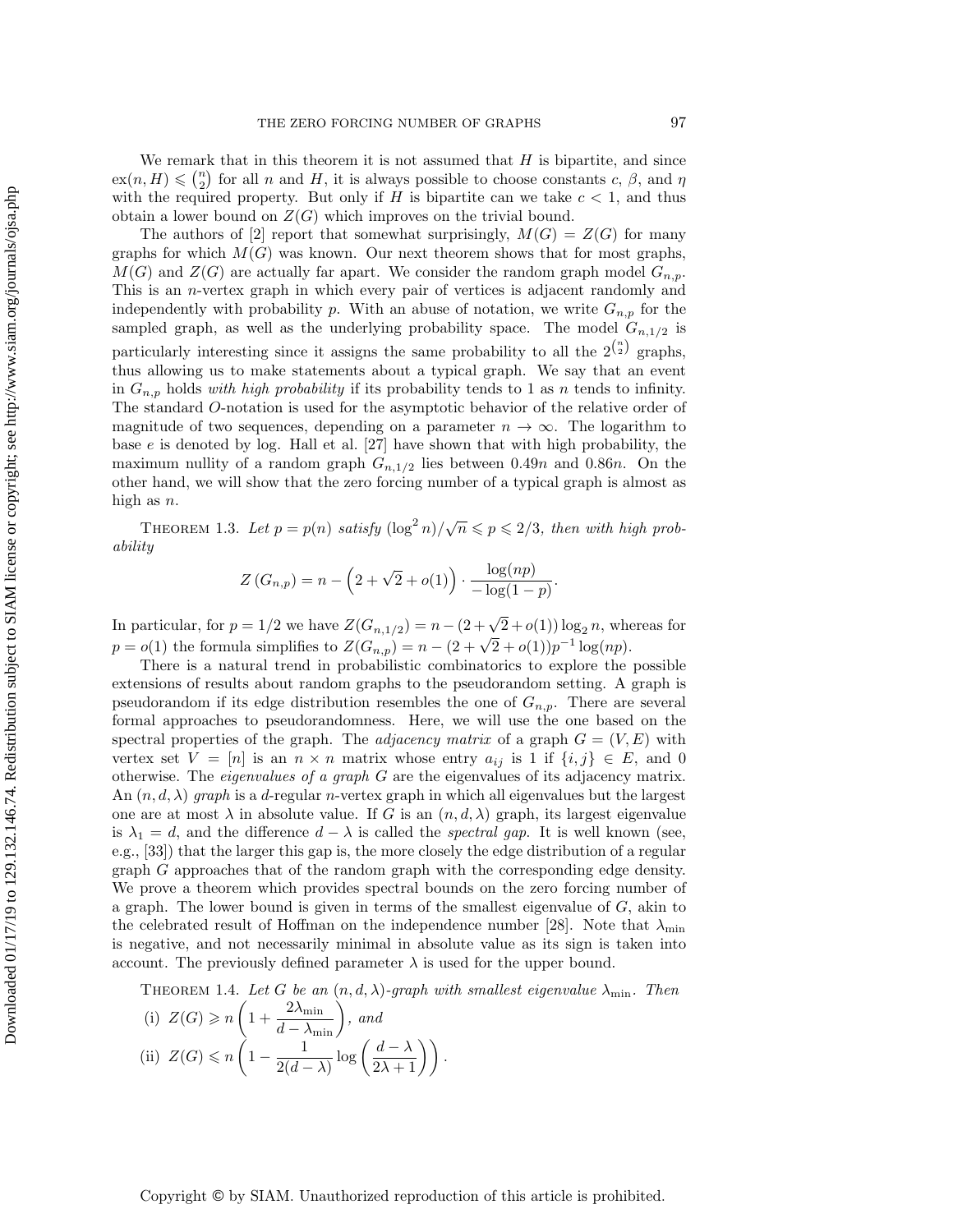The bound on  $n - Z(G)$  implied by inequality [\(i\)](#page-2-0) is tight, whereas the one implied by [\(ii\)](#page-2-1) is tight up to a constant factor.

The rest of this paper is organized as follows. Section [2](#page-3-0) contains results on Hfree graphs with a forbidden bipartite graph  $H$ . In section [3,](#page-5-0) we asymptotically determine the zero forcing number of  $G_{n,p}$ . Section [4](#page-13-0) contains bounds based on spectral properties of a graph.

<span id="page-3-0"></span>2. Graphs with forbidden subgraphs. In this section, we bound the forcing number of graphs with a forbidden bipartite subgraph. We start by restating and proving Theorem [1.1.](#page-1-0) Namely, if G is a graph with girth g and minimum degree  $\delta$ , then

(i) 
$$
Z(G) \ge e^{-1} \left( \frac{\delta^k}{k+1} - \delta^{k-1} \right)
$$
 for  $g = 2k + 1, k \in \mathbb{N}$ , and  
\n(ii)  $Z(G) \ge 2e^{-1} \left( \frac{\delta^k}{k+1} - \delta^{k-1} \right)$  for  $g = 2k + 2, k \in \mathbb{N}$ .

Proof of Theorem [1.1](#page-1-0). We will use a slightly weakened version of a result due to Alon, Hoory, and Linial  $[3]$ —a graph  $G_1$  of girth g and average degree d satisfies

<span id="page-3-2"></span>(1) 
$$
|V(G_1)| \geqslant \begin{cases} (d-1)^k, & g = 2k+1, \\ 2(d-1)^k, & g = 2k+2. \end{cases}
$$

Let G be an *n*-vertex graph with girth  $q = 2k + 1$  and minimum degree  $\delta$ . The proof for the case of even girth is the same. Let S be a zero forcing set in G of order s. It suffices to show that

(2) 
$$
(k+1)s \geqslant \left(\frac{k\delta}{k+1} - 1\right)^k
$$

Indeed, using the inequalities  $(k/(k+1))^k \geqslant e^{-1}$  and  $(1 - \alpha )^k \geqslant 1 - k\alpha$  for  $\alpha < 1, k \in \mathbb{N}$ , the bound [\(2\)](#page-3-1) implies that

.

<span id="page-3-1"></span>
$$
(k+1)s \ge \left(\frac{k\delta}{k+1} - 1\right)^k = \delta^k \left(\frac{k}{k+1}\right)^k \left(1 - \frac{k+1}{k\delta}\right)^k
$$

$$
\ge \delta^k e^{-1} \left(1 - \frac{k(k+1)}{k\delta}\right) = e^{-1} \left(\delta^k - (k+1)\delta^{k-1}\right),
$$

which is the required result.

The proof of [\(2\)](#page-3-1) splits into two cases. First, if  $s > n/(k+1)$ , we apply [\(1\)](#page-3-2) to the entire graph G and obtain  $(k + 1)s > n \geqslant (\delta - 1)^k > (k\delta / (k + 1) - 1)^k$ , so we are done.

Hence we assume that  $s \leq n/(k + 1)$ . Starting from a set S of black vertices, we run an implementation of the zero forcing process, forcing the vertices of  $V(G) \setminus S$ one by one to become black in an arbitrary order. To be more precise, in each step, we choose one specific black vertex u which has a unique white neighbor  $v$ . We say that  $u$  forces  $v$  and as a result,  $v$  becomes black. The process is stopped once we have reached a set of black vertices T with  $|T| = (k+1)s$ . Let U be the set containing all vertices  $u$  which forced some vertex of  $v$  during this implementation of the process. Then, since each vertex can force only one of its neighbors,  $|U| \geq k s$ . Moreover, by the forcing rule, all the edges with an endpoint in  $U$  lie inside  $T$ . Denoting the number of edges with both endpoints in T by  $e(T)$ , we have  $e(T) \geqslant |U| \delta /2 \geqslant k| S | \delta /2$ .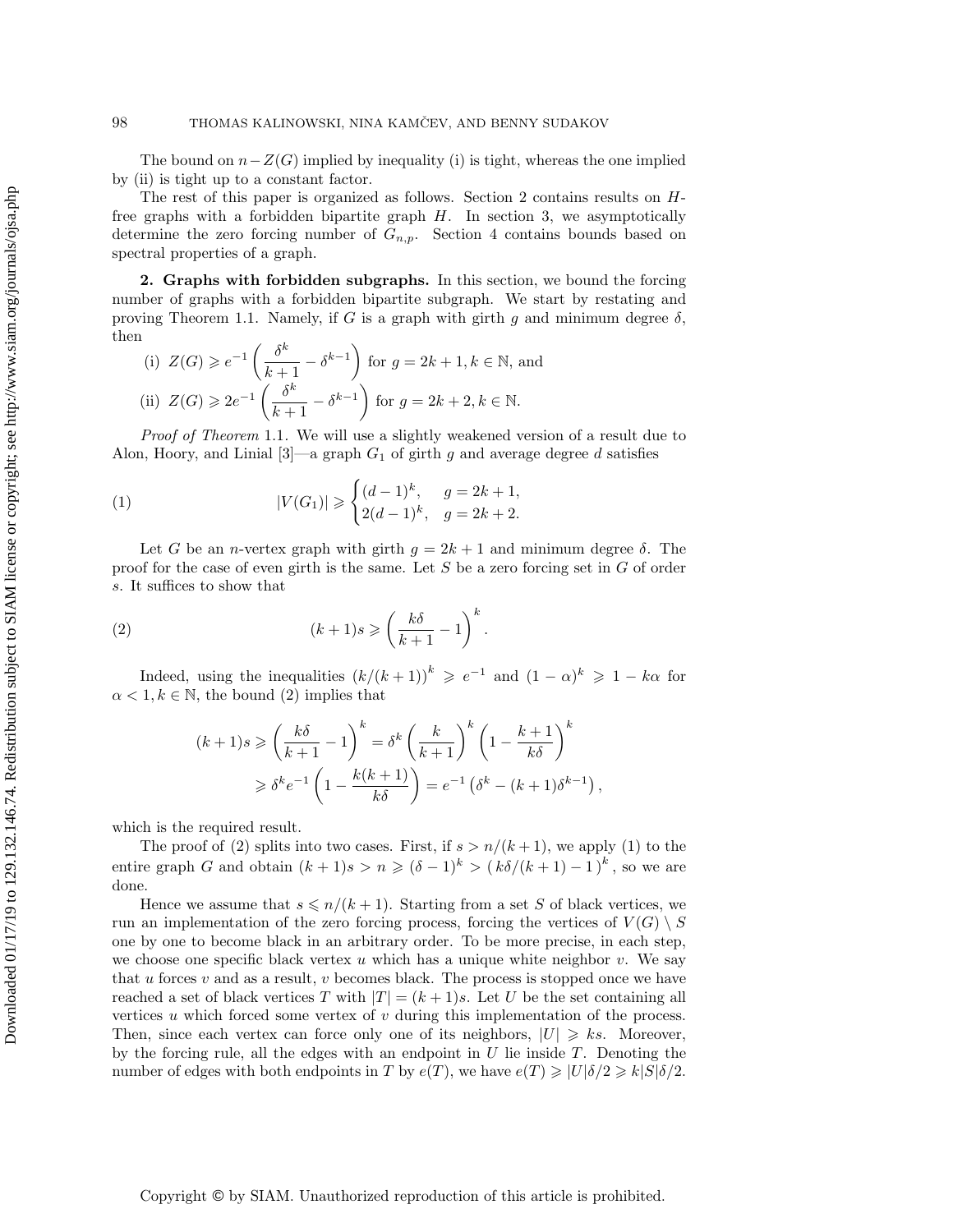In other words, recalling that  $|T| = (k + 1)s$ , the graph  $G[T]$  has average degree at least  $k\delta / (k + 1)$ . Applying [\(1\)](#page-3-2) to the graph G[T] gives precisely inequality [\(2\)](#page-3-1), which completes the proof.  $\Box$ 

It is worth mentioning that already for rather small values of  $\delta$ , our lower bound exceeds the value  $\delta + (\delta - 2)(g - 3)$  conjectured in [\[17\]](#page-19-17). Even for girth five, by taking  $k = 2$ , we obtain  $Z(G) \geq 1/3 \left( 2\delta /3 - 1 \right)^2$ , which implies the conjecture of Davila and Kenter for  $\delta \geqslant 22$ .

The previous approach will now be used to establish a bound which applies to  $H$ -free graphs for any bipartite graph  $H$ . We do not try to optimize the constants in this proof.

*Proof of Theorem* [1.2](#page-1-1). It will be useful to rearrange our hypothesis on the Turán number of H, which is that for  $n \geq \eta$ ,  $ex(n, H) \leq \beta n^{1+c}$ , where  $\eta$ ,  $\beta$ , and c are positive constants depending on  $H$ . Suppose that  $G_1$  is an  $H$ -free graph with average degree  $d \geqslant \eta$ . In particular,  $G_1$  has at least  $\eta$  vertices. Denoting  $n_1 = |V(G_1)|$ , the hypothesis gives  $n_1 d/2 = e(G_1) \leqslant \beta n_1^{1+c}$ , hence,  $n_1 \geqslant (d/(2\beta))^{1/c}$ . The proof reduces to the following claim, which we state formally because we will use it to prove Corollary [2.2.](#page-4-0)

<span id="page-4-2"></span>CLAIM 2.1. Suppose that any H-free graph  $G_1$  with average degree  $d \geq \eta$  satisfies

(3) 
$$
|V(G_1)| \geqslant \left(\frac{d}{2\beta}\right)^{1/c}
$$

with c,  $\beta > 0$ . Let G be an H-free graph with minimum degree  $\delta \geqslant 2\eta$ . Then

<span id="page-4-1"></span>
$$
Z(G) \geqslant \frac{1}{2} \left( \frac{\delta}{4\beta} \right)^{1/c}.
$$

To see this, let S be a zero forcing set in G of order s. Assume that  $s < n/2$ , since otherwise we can apply  $(3)$  to the entire graph G to get

$$
s \geqslant \frac{n}{2} \geqslant \frac{1}{2} \left( \frac{\delta}{2\beta} \right)^{1/c} \geqslant \frac{1}{2} \left( \frac{\delta}{4\beta} \right)^{1/c}.
$$

As in the previous proof, starting from S, we run the zero forcing process vertex by vertex until we have reached a set of black vertices T with  $|T| = 2s$ . Let U be the set containing all vertices u which forced some vertex of  $T \setminus S$  during our process. Since each vertex can force only one of its neighbors,  $|U| = s$ . Moreover, all the edges with an endpoint in U lie inside T. Hence  $e(T) \geq |U| \delta /2 = s\delta /2$ , and we conclude that the average degree in  $G[T]$  is at least  $2(s\delta /2)/|T| = \delta /2$ . Now we can apply [\(3\)](#page-4-1) to  $G[T]$ , and obtain

$$
|T| = 2s \geqslant \left(\frac{\delta}{4\beta}\right)^{1/c},
$$

as required.

Recall that  $K_{a,b}$  denotes the complete bipartite graph with parts of order a and b. Using the well-known result of [\[32\]](#page-20-2), we give explicit bounds for  $K_{a,b}$ -free graphs.

COROLLARY 2.2. Let G be a  $K_{a,b}$ -free graph with minimum degree  $\delta \geqslant 4a - 4$ . Then

$$
Z(G) \ge \frac{1}{2} \left( \frac{\delta}{4(b-1)^{1/a}} \right)^{a/(a-1)}
$$

.

<span id="page-4-0"></span> $\Box$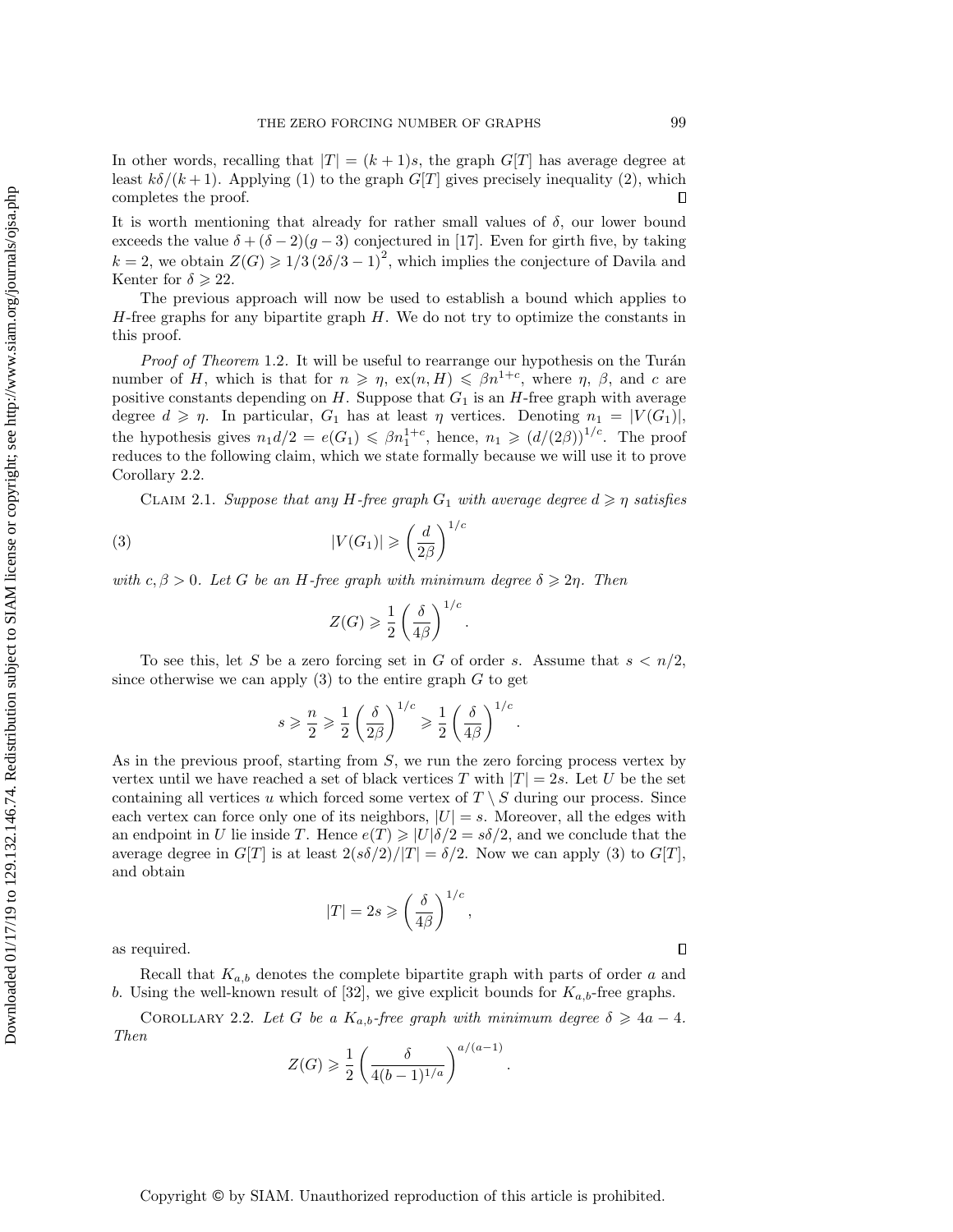*Proof.* We use a statement of the aforementioned Kövari-Sós-Turán theorem proved in [\[22,](#page-19-18) Theorem 2.22]. The original proof in [\[32\]](#page-20-2) was for the case  $a = b$ , but it immediately implies that for an *n*-vertex  $K_{a,b}$ -free graph with average degree d,

(4) 
$$
d \leqslant (b-1)^{1/a} n^{1-1/a} + (a-1).
$$

It follows that  $H = K_{a,b}$  satisfies the hypothesis of Claim [2.1](#page-4-2) with  $c = (a-1)/a$ ,  $\beta = (b - 1)^{1/a}$ , and  $\eta = 2a - 2$ . Let  $G_1$  be an *n*-vertex  $K_{a,b}$ -free graph with average degree  $d \geq 2a - 2$ . This implies that the first summand in the right-hand side of [\(4\)](#page-5-1) is at least  $a - 1$  and, therefore,

<span id="page-5-1"></span>
$$
d \leqslant (b-1)^{1/a} n^{1-1/a} + (a-1) \leqslant 2(b-1)^{1/a} n^{1-1/a}.
$$

Rearranging, we get

$$
n\geqslant \left(\frac{d}{2(b-1)^{1/a}}\right)^{a/(a-1)}
$$

.

Our bound on the zero forcing number of  $K_{a,b}$ -free graphs follows from Claim [2.1.](#page-4-2)  $\Box$ 

Since for  $b > (a - 1)!$  and a constant  $c_a$ , there are constructions of  $K_{a,b}$ -free graphs on only  $c_a\delta^{a/(a-1)}$  vertices with minimum degree  $\delta$  (see, e.g., [\[4\]](#page-19-23)), the result of Corollary [2.2](#page-4-0) is tight up to a constant factor.

<span id="page-5-0"></span>**3. The random graph.** Here we prove that for  $(\log^2 n)/\sqrt{n} \leq p = o(1)$ , with high probability

$$
Z(G_{n,p}) = n - \left(2 + \sqrt{2} + o(1)\right) \cdot \frac{\log(np)}{p}.
$$

For  $p = o(1)$ , this establishes the bound of Theorem [1.3](#page-2-2) as  $-\log(1-p)$ .  $(1 + o(1))p$ . Restricting to  $p = o(1)$  in this section keeps the calculations clearer. The case of constant  $p$  is easier (as we explain below) and can be proved similarly. In what follows, we mostly omit floor and ceiling signs for the sake of clarity of presentation. The logarithms are in base  $e$  unless stated otherwise. All the inequalities will hold for large enough n. In a graph  $G$ , we denote the set of edges between vertex sets S and T by  $E(S,T)$ . We write  $u \sim v$  if the vertices u and v are adjacent in G, and  $u \nsim v$  otherwise.

Our approach combines the first and the second moment method, and is somewhat similar to the argument used to determine the independence number of  $G_{n,p}$  (see, e.g., [\[29,](#page-19-24) Chapter 7, section 1]). However, the proof contains some delicate points, which we try to explain before giving the formal argument. We start this discussion by considering the special case,  $G_{n,1/2}$ , in which the constant edge density allows for a simple proof.

The zero forcing number of the random graph is governed by the occurrence of a specific substructure called a witness. In a graph  $G$  on the vertex set  $V$ , a k-witness (or a witness of order k) is a pair of ordered vertex k-tuples  $((s_i)_{i\in [k]}, (t_i)_{i\in [k]})$  such that  $s_i, t_i \in V$ ,  $s_i \sim t_i$  for each i, and  $s_i \nsim t_j$  for  $i < j$ . The definition requires  $s_i \neq s_j$ and  $t_i \neq t_j$  for  $i \neq j$ , but it might happen that  $s_i = t_j$  for some  $i > j$ . The adjacency matrix of a k-witness, where the rows and columns are indexed by  $(s_i)$  and  $(t_i)$ , respectively, can be found in Figure [1\(a\).](#page-6-0) For any pair of k-tuples  $((s_i)_{i\in [k]}, (t_i)_{i\in [k]})$ , we define the set of *superdiagonal* pairs to be  $\{ (s_i, t_j) : i, j \in [k], i < j \}$ , and the set of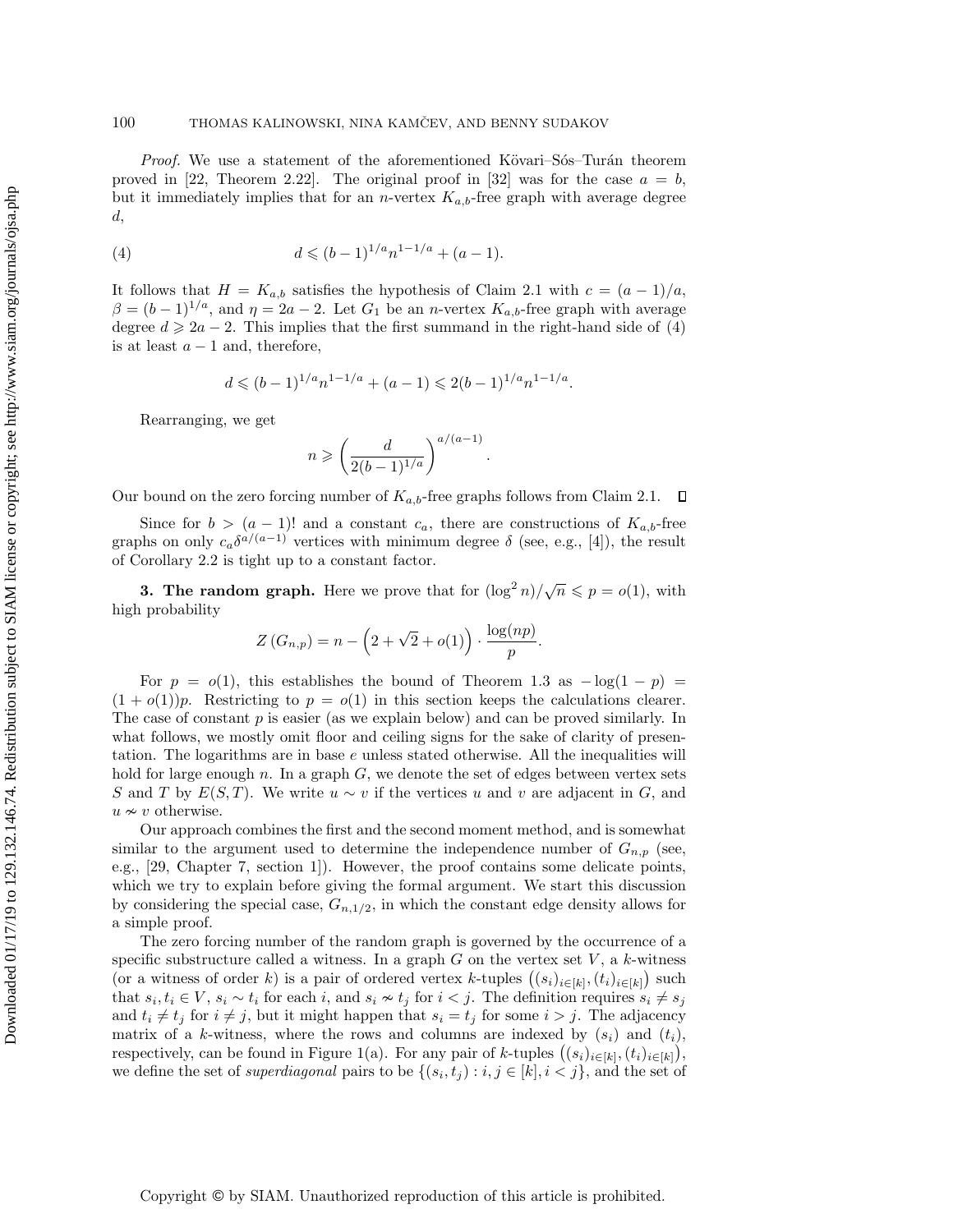<span id="page-6-0"></span>

Fig. 1. Adjacency matrices of a k-witness, k-subwitness, and a loose k-subwitness, respectively. The regions which are required to contain only zeros are shaded. In  $(c)$ , the stars mark the entries which are superdiagonal in this particular ordering of the vertices, but not required to contain zeros.

diagonal pairs to be  $\{ (s_i, t_i) : i \in [k] \}$ . It is easy to see that if G has a forcing set S of order at most  $n - k$ , then it contains a k-witness (Lemma [3.1\)](#page-8-0). Therefore, our aim is to find the order of the largest witness in  $G_{n,1/2}$ . The first subtlety arises in trying to use the first moment computation to guess the forcing number of  $G_{n,1/2}$ . Let  $R_k$  be the random variable counting the k-witnesses in  $G_{n,1/2}$ . For fixed k-tuples  $(s_i)$  and  $(t_i)$ , the probability that they form a witness is  $2^{-\binom{k+1}{2}}$  since they determine  $\binom{k+1}{2}$ superdiagonal and diagonal pairs. Using linearity of expectation, we can multiply this probability with the number of choices for  $(s_i)$  and  $(t_i)$  to obtain

$$
\mathbb{E}\left[R_k\right] \leqslant \left(\frac{n!}{(n-k)!}\right)^2 \cdot 2^{-\binom{k+1}{2}} \leqslant n^{2k} 2^{-k^2/2} = \left(n^2 2^{-k/2}\right)^k.
$$

For  $k \geqslant (4 + \epsilon) \log_2 n$ , it holds that  $\mathbb{E}[R_k] = o(1)$ , so Markov's inequality implies that with high probability  $G_{n,1/2}$  contains no such k-witness. On the other hand, if  $k \leq (4 - \epsilon) \log_2 n$  the expected number of k-witnesses tends to infinity with n, so it is reasonable to take  $(4 + o(1)) \log_2 n$  as the first guess for the order of the largest witness. For example, in finding the independence number of  $G_{n,p}$ , the first moment computation gives the correct value throughout the range of p. However, in our case, computation gives the correct value throughout the range of p. However, in our case,<br>the actual asymptotic order of the largest witness,  $k_c := \left( 2 + \sqrt{2} \right) \log_2 n$ , is smaller than  $4 \log_2 n$ .

The reason for this is that a substructure of a k-witness  $((s_i)_{i\in [k]}, (t_i)_{i\in [k]})$  obtained by discarding a final segment of  $(s_i)$  and an initial segment of  $(t_i)$  has a lower expected number of copies inside  $G_{n,1/2}$  than the witness itself and, therefore, gives a stronger bound on  $k$ . The discarded vertices contribute a factor of order  $n$  each to the number of choices for a potential  $k$ -witness, but pose few restrictions on the adjacencies. The correct asymptotic value  $k_c$  is obtained by taking strictions on the adjacencies. The correct asymptotic value  $\kappa_c$  is obtained by taking  $\ell = \ell(k) = \sqrt{2k/2}$  and counting substructures called k-subwitnesses. The adja-cency matrix of a subwitness is depicted in Figure [1\(b\).](#page-6-0) For integers  $a \leq b$ , define the interval  $[a \dots b] = \{a, a + 1, \dots, b\}$ . A k-subwitness in G is a pair of  $\ell$ -tuples  $((s_i')_{i\in [\ell]},(t_i')_{i\in [k-\ell+1..k]})$  such that  $s_i', t_j' \in V$ ,  $s_i' \sim t_i'$  for each  $i \in [k-\ell+1..\ell]$ , and  $s'_i \nsim t'_j$  for  $1 \leqslant i < j \leqslant k$ . Clearly, if  $((s_i)_{i\in [k]}, (t_i)_{i\in [k]})$  is a witness in G, then the restrictions  $(s_1, \ldots, s_\ell)$  and  $(t_{k - \ell +1}, \ldots, t_k)$  form a subwitness.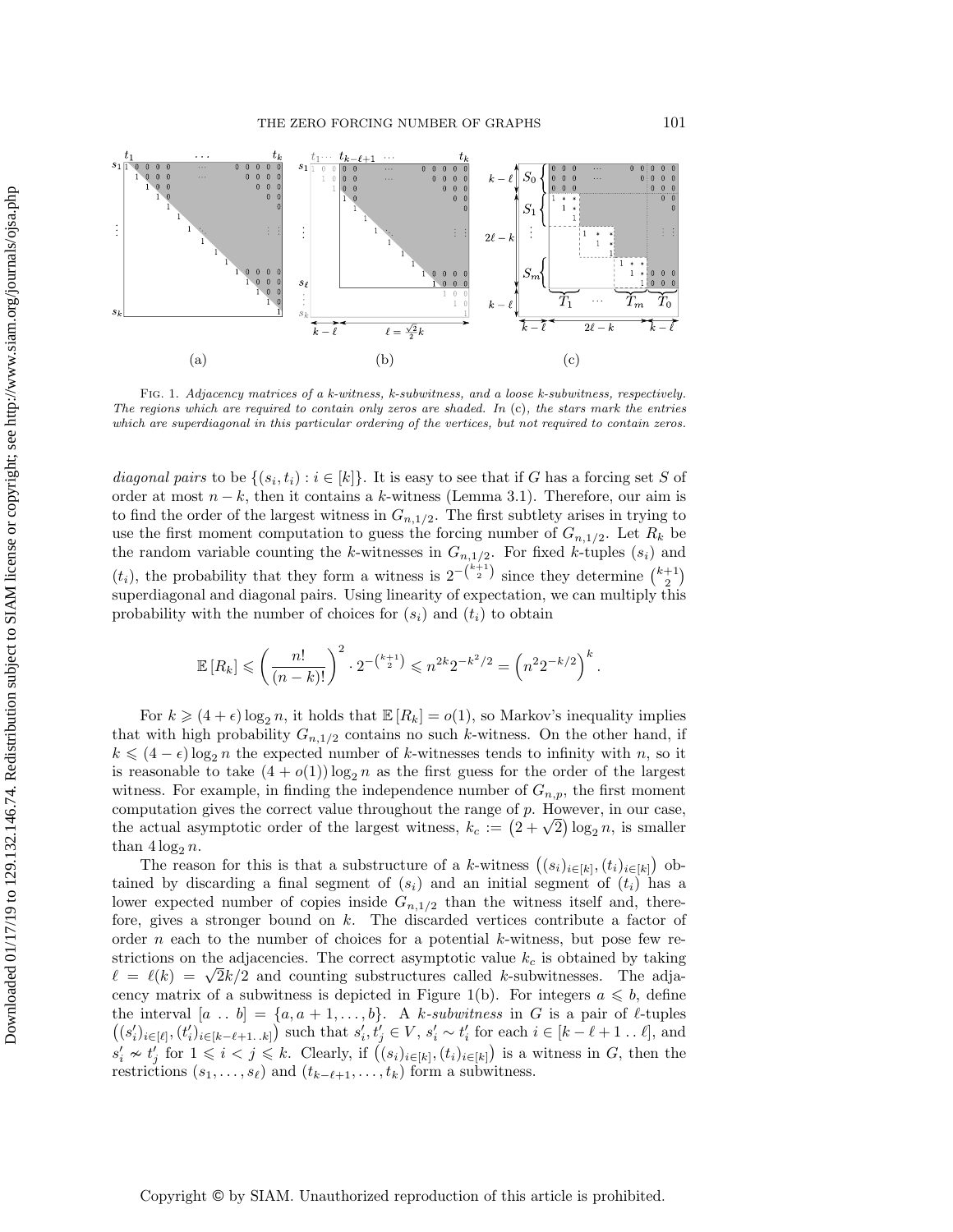Another piece of intuition on why we can discard those segments of  $(s_i)$  and  $(t_i)$  is that if  $k = (1 - \epsilon)k_c$ , the number of discarded columns  $t_1, \ldots, t_{k-\ell}$  is  $q = (1 - \epsilon) \log_2 n$ . Therefore, given a  $(1 - \epsilon)k_c$ -subwitness in  $G_{n,1/2}$ , we can extend it to a  $(1 - \epsilon)k_c$ -witness with high probability. Indeed, to find the remaining columns  $t_1, \ldots, t_q$ , we only need to consider their adjacencies with  $s_1, \ldots, s_q$ . But a short computation shows that for  $q = (1 - \epsilon) \log_2 n$ ,  $G_{n,1/2}$  has the following extension property with high probability. For any  $s_1, s_2, \ldots, s_q$ , there will be at least  $n^{\epsilon/2}$  vertices in  $G_{n,1/2}$  satisfying any given adjacency restriction with  $s_1, \ldots, s_q$ . This extension property of  $G_{n,1/2}$  allows us to find the missing columns  $t_1, \ldots, t_q$ , as well as the rows  $s_{\ell+1}, \ldots, s_{\ell+q}$ .

The argument of Lemma [3.2](#page-8-1) for  $p = 1/2$  would amount to counting k-subwitnesses The argument of Lemma 3.2 for  $p = 1/2$  would amount to counting *k*-subwitnesses<br>for  $k = (1 + \epsilon)k_c = (1 + \epsilon) (2 + \sqrt{2}) \log_2 n$ , and showing that with high probability,  $G_{n,1/2}$  contains no such k-subwitness. This intuition gives the correct answer for  $G_{n,1/2}$ , but when  $p = o(1)$  the computation of the expected number of k-subwitnesses contains another caveat. In a subwitness,  $(s_i')_{i\in [\ell]}$  and  $(t_i')_{i\in [k - \ell + 1..k]}$  are orderings of the corresponding vertex sets. In the first moment computation, the ordering contributes a factor of  $(\ell!)^2 = k^{2\ell + o(k)}$ . This factor was negligible when  $p = 1/2$  and  $k_c = \Theta(\log n)$ , but for  $p = o(1)$ ,  $G_{n,p}$  contains witnesses whose order is polynomial in  $n$ , so we need to be more careful. Next, we explain how to shave off a factor of  $k^{k+o(k)}$ . A subwitness is modified so that the adjacency matrix is invariant under reordering large subsets of the vertices, at the price of discarding a small number of its zero entries. Figure  $1(c)$  illustrates this trade-off.

In a graph G, we define a *loose k-subwitness* (or just *loose subwitness*) to be a substructure labeled by sets  $S_0, S_1, \ldots S_m, T_0, T_1, \ldots, T_m \subseteq V$  and bijections  $f_i : S_i \rightarrow$ substructure labeled by sets  $S_0, S_1, \ldots, S_m, I_0, I_1, \ldots, I_m \subseteq V$  and bijections  $J_i : S_i \to T_i$  for  $i = 1, \ldots, m$ , where  $m = (2\ell - k)p = (\sqrt{2} - 1)kp$  and the following conditions are satisfied.

- <span id="page-7-0"></span>(i) The sets  $S_i$  are pairwise disjoint for  $i = 0, \ldots, m$ , as well as the sets  $T_i$ . Denoting  $S = \bigcup_{i=0}^m S_i$  and  $\overline{T} = \bigcup_{i=0}^m T_i$ , we have  $|S| = |T| = \ell$  and  $|S_0| =$  $|T_0| = k - \ell = (1 - \sqrt{2}/2) k$ . The sets  $S \setminus S_0$  and  $T \setminus T_0$  are partitioned equitably into  $S_i$ , and  $T_i$ , that is,  $0 \leqslant |S_i| - |S_j| \leqslant 1$  for  $1 \leqslant i \leqslant j \leqslant m$ . Therefore,  $1/p - 1 \leqslant |S_i| = |T_i| \leqslant 1/p + 1$  and the orders of  $S_i$  are nonincreasing for  $i \in [m]$ .
- <span id="page-7-1"></span>(ii) For the edges between S and T, we require  $E(T_0, S) = \emptyset$ , and  $E(S_i, T_j) = \emptyset$ whenever  $0 \leq i \leq j \leq m$ . For every  $i \in [m]$  and  $v \in S_i$ , there is an edge in G between v and  $f_i(v)$ . In other words, for every  $i \in [m]$ , the bijection  $f_i$ determines a matching between  $S_i$  and  $T_i$ .

The key point is that any graph that contains a  $k$ -witness, also contains a loose  $k$ subwitness, which we use to get an improved bound. Since the sets  $S_i$  and  $T_i$  are not ordered, but only paired by the bijections  $f_i$  for  $i \in [m]$ , we gain a factor of  $k^{-k+o(k)}$ in the first moment computation. On the other hand, for  $i \in [m]$ , we do not care about the adjacency relation between  $S_i$  and  $T_i$  apart from the diagonal vertex pairs, but that costs us a much less significant factor  $(1-p)^{|S_i|^2 m} = (1-p)^{(2\ell-k)/p}$ . In words, the definition of a loose subwitness allows a large number of vertex permutations. However, since those permutations preserve most of the superdiagonal pairs, the adjacency matrix of a loose subwitness still contains most of the zeros which were previously required.

Estimating the expected number of loose subwitnesses in  $G_{n,p}$ , we can match the bound obtained from the second moment method (Lemma [3.3\)](#page-9-0). This computation requires some additional understanding of how two witnesses can interact, but the ideas are explicit in the argument. We are now ready to present the formal proof. We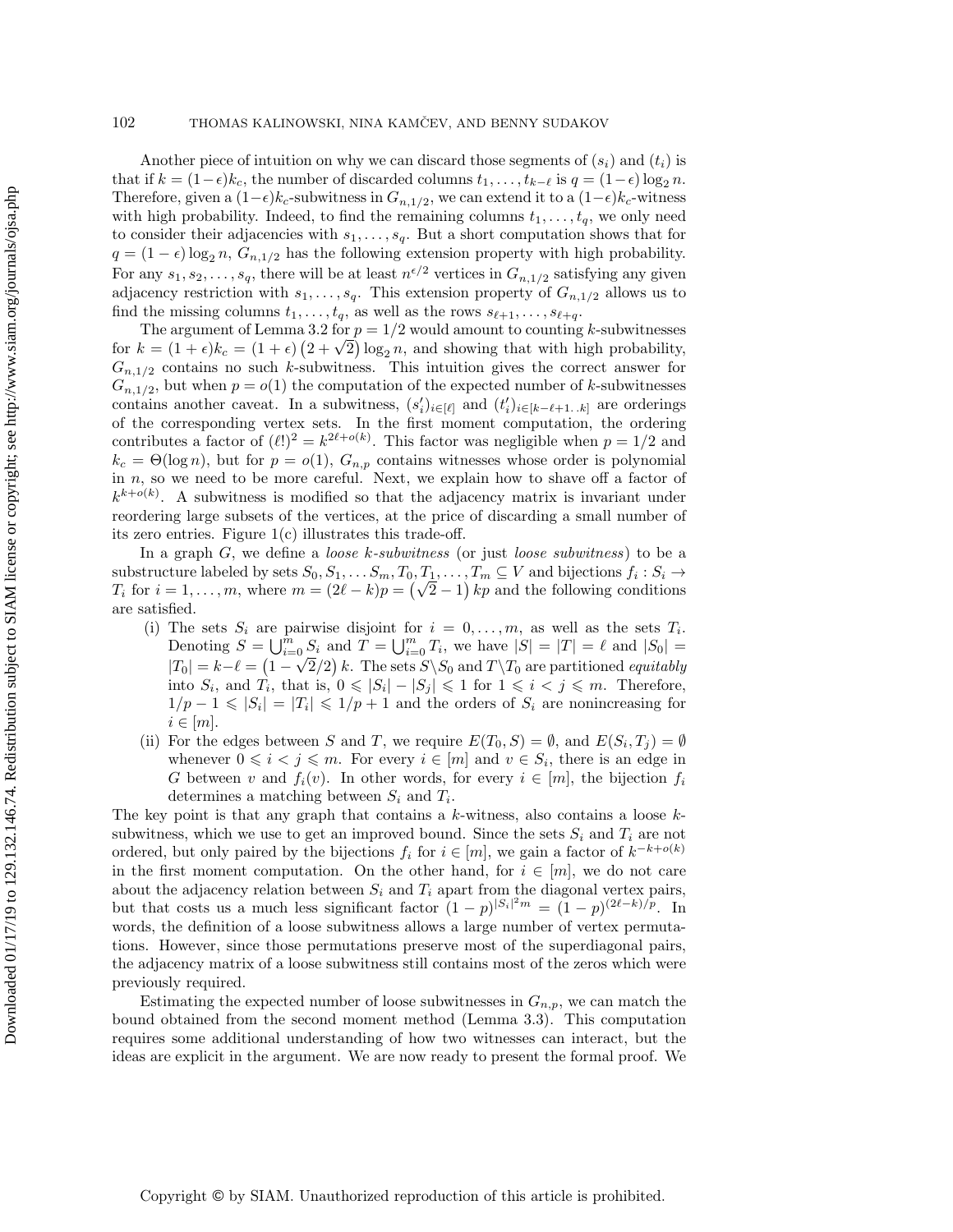first establish the relationship between the zero forcing number of a graph and the occurrence of a witness. We will be using the shortened notation  $\mathbf{s} = (s_i)_{i\in [k]}$  and denote the image of this k-tuple by  $s[k] = \{ s_i : i \in [k] \}.$ 

<span id="page-8-0"></span>LEMMA 3.1. Let G be an n-vertex graph and  $k \in \Bbb N$ . If  $Z(G) \leqslant n - k$ , then G contains a k-witness. Moreover, if G contains a k-witness  $(\mathbf{s}, \mathbf{t})$  with  $\mathbf{s}[k] \cap \mathbf{t}[k] = \emptyset$ , then  $Z(G) \leqslant n - k$ .

*Proof.* Assume that  $Z(G) \leq n - k$ , that is, G has a forcing set S with  $n - |S| \geq k$ . Index the vertices of  $V(G) \setminus S$  according to the order in which they were forced, so  $t_1$ is the first forced vertex,  $t_2$  the second, and so on, up to  $t_k$ . For  $1 \leqslant i \leqslant k$ , let  $s_i$  be a vertex which forced  $t_i$ . Then by the definition of a zero forcing set,  $((s_i)_{i\in [k]}, (t_i)_{i\in [k]})$ is a witness.

Conversely, let  $(\mathbf{s}, \mathbf{t})$  be a k-witness with  $\mathbf{s}[k] \cap \mathbf{t}[k] = \emptyset$ . Then  $V (G) \setminus \mathbf{t}[k]$  is a forcing set in G, since the vertices  $t_1, \ldots, t_k$  can be forced by the vertices  $s_1, \ldots, s_k$ , respectively.

We now formalize the ideas outlined in the previous discussion.

<span id="page-8-1"></span>LEMMA 3.2. Let  $C/n < p(n) < 1$  for a large constant C, and define

$$
k = \left(2 + \sqrt{2}\right)p^{-1}\left(\log(np) + \log\log(np)\right).
$$

With high probability,  $G_{n,p}$  contains no k-witness, and therefore  $Z(G_{n,p}) \geq n - k$ .

*Proof.* For a graph G on the vertex set V, a k-witness and a loose k-subwitness have been defined in the previous section. We recall that

$$
k = (2 + \sqrt{2}) p^{-1} (\log(np) + \log \log(np)), \ell = \sqrt{2k/2},
$$

and set

$$
r = 2\ell - k = \frac{\sqrt{2}}{p} \left( \log(np) + \log \log(np) \right), \quad m = pr = \sqrt{2} \left( \log(np) + \log \log(np) \right).
$$

The crucial fact is that if G contains a witness  $((s_i)_{i\in [k]}, (t_i)_{i\in [k]})$ , then a loose subwitness can be found as follows.  $S_0$  consists of the first  $k - \ell$  rows of the witness,  $S_0 := \{ s_1, \ldots, s_{k-\ell} \},$  and  $T_0$  of the last  $k - \ell$  columns,  $T_0 := \{ t_{\ell+1}, \ldots, t_k\}$ . The sets  $S_1, \ldots, S_m$  are constructed by ordering the vertices  $s_{k-\ell+1}, s_{k-\ell+2}, \ldots, s_{\ell}$  and partitioning them into m equitable intervals. Naturally,  $T_1, \ldots, T_m$  are the corresponding columns,  $T_j = \{ t_i : s_i \in S_j \}$ , and the bijections  $f_j$  map  $s_i$  to  $t_i$  for  $i \in [k - \ell + 1 \dots \ell]$ .

Let  $Y_k$  denote the number of loose k-subwitnesses in  $G_{n,p}$ . Our aim is to show  $\mathbb{E}[Y_k] \rightarrow 0$ . Fix the sets  $S_j, T_j$  and bijections  $f_j$  which satisfy [\(i\).](#page-7-0) In particular,  $|S_1 \cup \cdots \cup S_m| = |T_1 \cup \cdots \cup T_m| = 2\ell - k = r$  and  $|S_i| = |T_i| \in \left[\frac{1}{p} - 1, \frac{1}{p} + 1\right]$  for  $i \in [m]$ . For  $S_j, T_j$ , and  $f_j$  to span a loose subwitness, i.e., for [\(ii\)](#page-7-1) to be satisfied, we require  $(\ell^2 - r^2) + (\binom{r}{2} - m \cdot \binom{r/m}{2})$  pairs to be nonedges in  $G_{n,p}$ . The first summand,  $\ell^2 - r^2 = 2(k - \ell)\ell - (k - \ell)^2$ , comes from  $E(S_0, T) = E(T_0, S) = \emptyset$ , and the second from  $E(S_i, T_j) = \emptyset$  for  $i < j$ . The  $m \cdot {r/m \choose 2}$  pairs have been subtracted since we do not impose any restrictions on  $E(S_i, T_i)$ , and they will turn out to be negligible. Moreover, [\(ii\)](#page-7-1) requires r diagonal edges to be present in  $G_{n,p}$ , so the probability that our fixed  $S_j, T_j$  and bijections  $f_j$  satisfy (ii) is at most

$$
p^r(1-p)^{\ell^2 - r^2/2 - r^2/(2m)}.
$$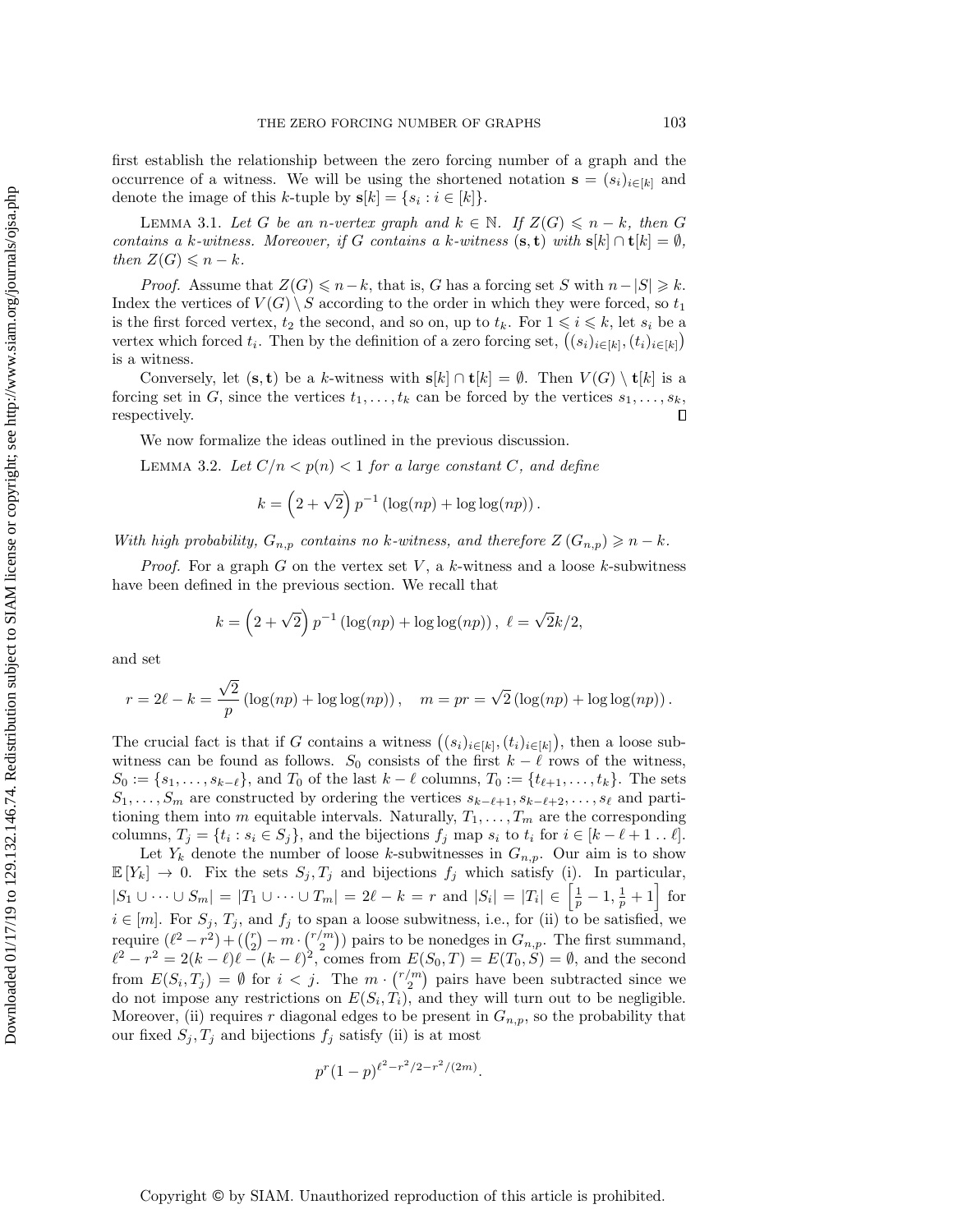Now we will take the union bound over all the potential loose subwitnesses. There are at most  $\binom{n}{\ell - r}^2$  choices for  $S_0, T_0$ , and  $\binom{n}{r/m}^m$  choices for the sets  $S_j, j \in [m]$ . Each vertex  $v \in S_j$  gets assigned a vertex  $f_j (v)$ , which can be done in at most  $n^r$  ways. This assignment also determines the sets  $T_j = f_j(S_j)$  for  $j \in [m]$ , and we get

$$
\mathbb{E}\left[Y_k\right] \leqslant \binom{n}{\ell-r}^2 \binom{n}{r/m}^m n^r p^r (1-p)^{\ell^2 - r^2/2 - r^2/(2m)} \\
\leqslant \left(\frac{en}{\ell-r}\right)^{2\ell - 2r} \left(\frac{enm}{r}\right)^r n^r p^r e^{-p\left(\ell^2 - r^2/2 - r^2/(2m)\right)}.
$$

We use the inequalities  $\ell - r \geq k/4$  and  $r \geq k/4$  to obtain

$$
\mathbb{E}\left[Y_k\right] \leqslant \left(\frac{4en}{k}\right)^{2\ell - 2r} \left(\frac{4en}{k}\right)^r m^r n^r p^r e^{-p\left(\ell^2 - r^2/2 - r^2/(2m)\right)} \leqslant C_1^k (np)^{2\ell} (kp)^{-2\ell + r} m^r e^{-p\left(\ell^2 - r^2/2\right)},
$$

where  $C_1 = 4e^2$ . For the second inequality, we used  $m = pr$ , so that  $e^{(pr^2)/(2m)} =$ where  $C_1 = 4e^z$ . For the second inequality, we used  $m = pr$ , so that  $e^{(p+1)/(2m)} = e^{r/2} \leq e^k$ . Finally, substituting  $\ell = \sqrt{2k/2}$ ,  $\ell^2 - r^2/2 = (\sqrt{2} - 1)k^2$ , and noting that  $(kp)^{-2\ell+r}m^r \leqslant (kp)^{-2\ell+2r} < 1$ , we obtain

$$
\mathbb{E}\left[Y_k\right] < C_1^k \left(np\right)^{\sqrt{2}k} e^{-pk^2\left(\sqrt{2}-1\right)}
$$

.

.

Taking *np* sufficiently large and recalling that  $\left( \sqrt{2} - 1 \right) pk =$  $\overline{\phantom{a}}$  $2(\log(np) + \log \log(np)),$ we get

$$
\mathbb{E}\left[Y_k\right] \leqslant \left(C_1(np)^{\sqrt{2}}e^{-\sqrt{2}(\log (np) + \log \log (np))}\right)^k < 2^{-k}
$$

Markov's inequality implies that with high probability,  $G_{n,p}$  contains no loose k-subwitnesses, and therefore no k-witnesses. By Lemma [3.1,](#page-8-0)  $Z(G) \geq n - k$  with high probability. П

For the so-called 1-statement of Theorem [1.3,](#page-2-2) we set  $k = (1 - \epsilon)k_c$  and show that with high probability,  $G_{n,p}$  contains such a k-witness  $(\mathbf{s}, \mathbf{t})$  with  $\mathbf{s}[k] \cap \mathbf{t}[k] = \emptyset$ using a well-known consequence of Chebyshev's inequality. Let  $X_n$  be a sequence of nonnegative random variables indexed by some parameter  $n$  going to infinity. If  $\Bbb E [X_n] \rightarrow \infty$  and  $\text{Var} [X_n] / (\Bbb E [X_n])^2 \rightarrow 0$ , then with high probability  $X_n > 0$ . The proof can be found for example in [\[5,](#page-19-25) Corollary 4.3.2].

<span id="page-9-0"></span>LEMMA 3.3. Let  $p = p(n)$  satisfy  $(\log^2 n)/\sqrt{n} < p = o(1)$  and  $\epsilon > 0$ . With high probability

$$
Z(G_{n,p}) \leqslant n - (1 - \epsilon) \cdot \frac{(2 + \sqrt{2}) \log (np)}{p}.
$$

*Proof.* Partition the vertex set V of  $G_{n,p}$  into  $V_1$  and  $V_2$  with  $|V_1| = \lfloor n/2 \rfloor$  and *Proof.* Partition the vertex set V of  $G_{n,p}$  into  $V_1$  and  $V_2$  with  $|V_1| = \lfloor n/2 \rfloor$  and  $|V_2| = \lceil n/2 \rceil$ . Fix  $k = (1 - \epsilon)p^{-1}(2 + \sqrt{2})\log(np)$ . We say that a pair  $(\mathbf{s}, \mathbf{t})$  (or the corresponding k-witness) is divided if  $s_i \in V_1$  and  $t_i \in V_2$  for  $i \in [k]$ . The set of all divided pairs is denoted by  $\mathcal D$ . We will show that with high probability,  $G_{n,p}$  contains a divided k-witness. Let  $X_k$  denote the number of such k-witnesses in  $G_{n,p}$ . Furthermore, for a pair of k-tuples  $(s, t)$ , we denote the event that  $(s, t)$ is a k-witness by  $W_{\text{s.t.}}$  Let us first estimate the expectation of  $X_k$ . We will denote  $n' = n/2$ , and define the falling factorial power  $(n')_k = n'!/(n'-k)!$ . We crudely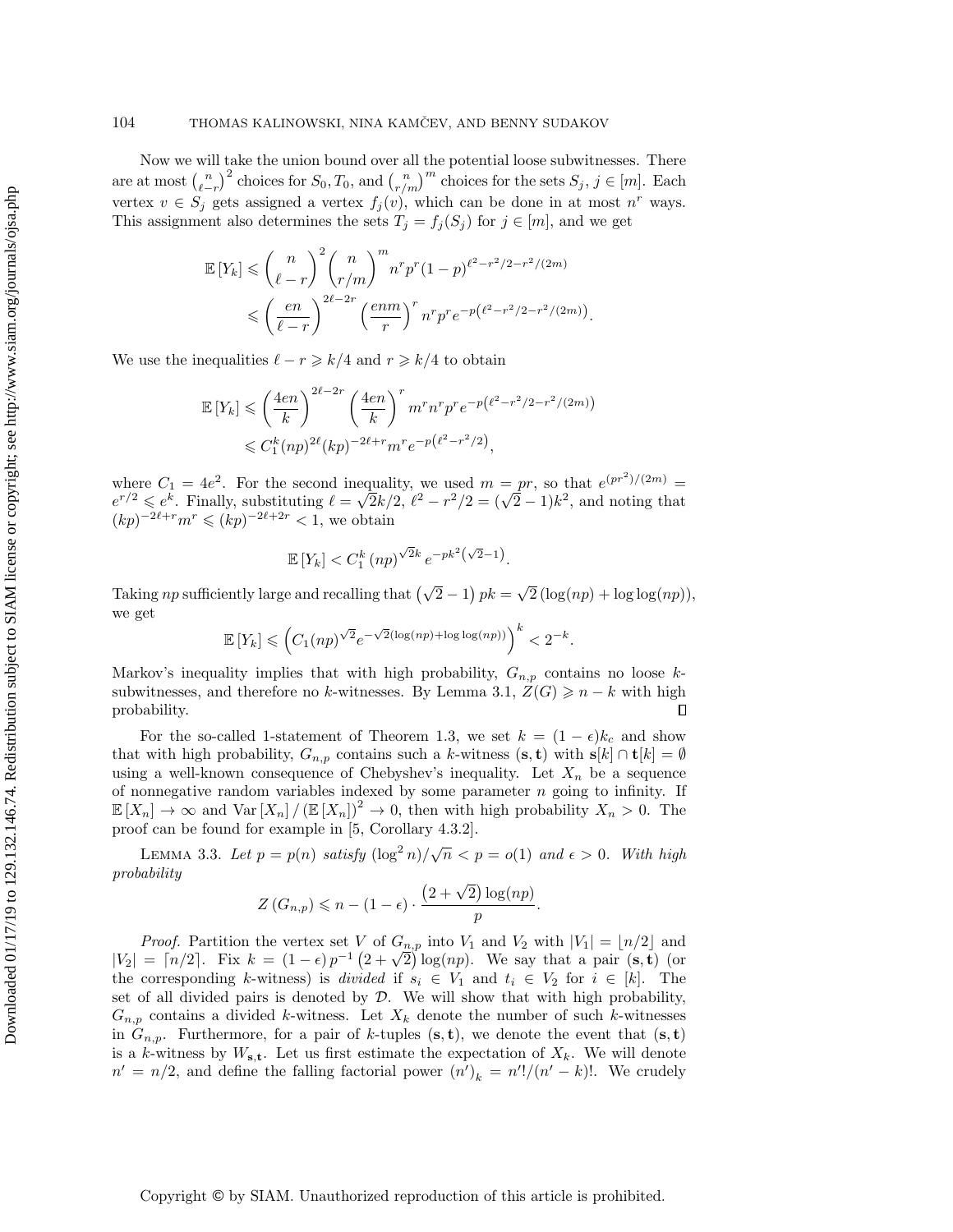bound  $(n')_k \geq (n'/2)^k$  for  $k \leq n'/2$ . The inequality  $1 - p \geqslant e^{-(p+p^2)} \geqslant e^{-1.1p}$  for  $0 \leqslant p \leqslant 0.1$  is also used. We get

$$
\mathbb{E}\left[X_k\right] = \sum_{(\mathbf{s}, \mathbf{t}) \in \mathcal{D}} \mathbb{P}\left[W_{\mathbf{s}, \mathbf{t}}\right] = \left((n')_k\right)^2 p^k (1-p)^{\binom{k}{2}} \geqslant \left(\frac{n}{4}\right)^{2k} p^k e^{-1.1pk^2/2}
$$

$$
\geqslant \left(\frac{1}{16}n^2 p e^{-1.1\left(1+\sqrt{2}/2\right)\log(np)}\right)^k > \left(\frac{1}{16}n^2 p \left(np\right)^{-1.9}\right)^k,
$$

where in the second line, we used  $pk \leq (2 + \sqrt{2}) \log(np)$ . It follows that  $\mathbb{E}[X_k] \geq$  $\big( n^{0.1} \big)^k \longrightarrow \infty.$ 

To use Chebyshev's inequality, we will need second moment estimates. Fix a specific divided pair  $(\mathbf{s}, \mathbf{t})$ . The events  $W_{\mathbf{s}', \mathbf{t}'}$  are symmetric over all the divided pairs  $(\mathbf{s}', \mathbf{t}')$ , so a standard computation (see, e.g., [\[5,](#page-19-25) section 4.3]) gives

$$
\operatorname{Var}\left[X_{k}\right] \leqslant \mathbb{E}\left[X_{k}\right] \sum_{\substack{(\mathbf{s}', \mathbf{t}') \in \mathcal{D} \\ \mathbf{s}[k] \cap \mathbf{s}'[k] \neq \emptyset \\ \mathbf{t}[k] \cap \mathbf{t}'[k] \neq \emptyset}} \mathbb{P}\left[W_{\mathbf{s}', \mathbf{t}'} \mid W_{\mathbf{s}, \mathbf{t}}\right].
$$

We remark that as soon as  $\mathbf{s}'[k] \cap \mathbf{s}[k] = \emptyset$  or  $\mathbf{t}'[k] \cap \mathbf{t}[k] = \emptyset$ , the events  $W_{\mathbf{s},\mathbf{t}}$  and  $W_{s',t'}$  are independent, so such pairs  $(s',t')$  do not contribute to the second moment. Moreover, the sum includes the case  $(s', t') = (s, t)$ , so we do not need the additional summand  $\mathbb{E}[X_k]$  which often appears in the formula. For any pair of k-tuples  $(\mathbf{s}', \mathbf{t}')$ , we have defined the set of superdiagonal pairs to be  $\big\{ \big( s_i', t_j' \big) : i, j \in [k], i < j \big\}$ , and the set of diagonal pairs to be  $\{(s'_i, t'_i) : i \in [k]\}$ . We now partition the pairs  $(\mathbf{s}', \mathbf{t}')$ . Let  $P_{a,b,d}$  denote the set of divided pairs  $(\mathbf{s}', \mathbf{t}')$  such that

 $\bullet$   $|{\bf s}[k] \cap {\bf s}'[k]| = a$ ,  $|{\bf t}[k] \cap {\bf t}'[k]| = b$ , and

• the number of vertex pairs which are diagonal in both  $(\mathbf{s}, \mathbf{t})$  and  $(\mathbf{s}', \mathbf{t}')$  is d. Moreover, we define the term  $T_{a,b,d} = \mathbb{E} [X_k]^{-1} \sum_{(\mathbf{s}', \mathbf{t}') \in P_{a,b,d}} \mathbb{P} [W_{\mathbf{s}', \mathbf{t}'} | W_{\mathbf{s}, \mathbf{t}}]$ . If  $d > a$ or  $d > b$ ,  $T_{a,b,d} = 0$ , so we let d run up to a for simplicity. Using this partition, our sum can be written as

$$
\frac{\text{Var}\left[X_k\right]}{\left(\mathbb{E}\left[X_k\right]\right)^2} \leqslant \sum_{a,b=1}^k \sum_{d=0}^a T_{a,b,d}.
$$

We now analyze the term  $T_{a,b,d}$ . We start by counting the divided pairs in  $P_{a,b,d}$ . There are at most  $(n' - k)_{k - a}$   $(n' - k)_{k - b}$  ways of selecting and indexing the vertices of  $s'[k] \setminus s[k]$  and  $t'[k] \setminus t[k]$ . Then we select d distinct pairs  $(s_i, t_i)$  which are diagonal in  $(\mathbf{s}, \mathbf{t})$  and will also be diagonal in  $(\mathbf{s}', \mathbf{t}')$ , which can be done in at most  $\begin{pmatrix} k \\ d \end{pmatrix}$  ways. The number of ways to place those pairs into  $(\mathbf{s}', \mathbf{t}')$ , i.e., to choose the index j such that  $s'_j = s_i$  and  $t'_j = t_i$  is at most  $(k)_d$ . Similarly, we choose  $a - d$  of the remaining vertices in  $s[k]$ , and assign them any preimage under  $s'$ , which gives an additional factor of  $\binom{k-d}{a-d} (k-d)_{a-d}$ . Finally, we do the same for **t** and **t'**. Altogether,

<span id="page-10-0"></span>(5)

$$
|P_{a,b,d}| \leq (n'-k)_{k-a} (n'-k)_{k-b} {k \choose d} (k)_d {k-d \choose a-d} (k-d)_{a-d} {k-d \choose b-d} (k-d)_{b-d}
$$
  

$$
\leq (n'-k)_{k-a} (n'-k)_{k-b} k^{a+b-d} {k \choose d} {k-d \choose a-d} {k-d \choose b-d}.
$$

To bound the probability of  $(s', t') \in P_{a,b,d}$  being a k-witness, we first bound the number of pairs which are superdiagonal for both  $(s, t)$  and  $(s', t')$ . We can even

## Copyright © by SIAM. Unauthorized reproduction of this article is prohibited.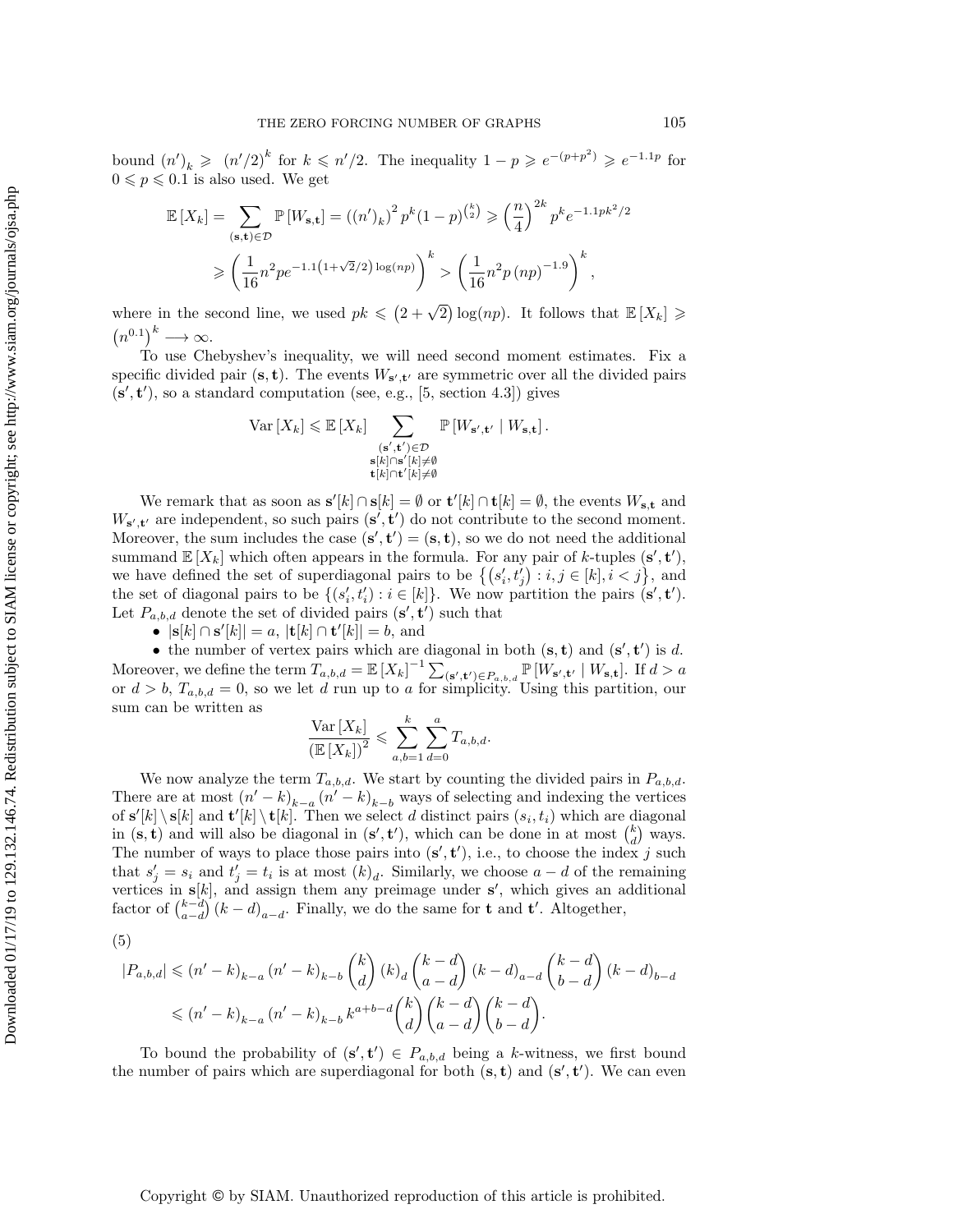forget about how the overlap vertices are placed in  $(\mathbf{s}', \mathbf{t}')$ , that is, the number of common superdiagonal pairs is bounded above by  $\Phi (a, b)$ , where

$$
\Phi(a, b) = \max_{A, B \subseteq [k], |A| = a, |B| = b} |\{(i, j) \in A \times B : i < j\}|.
$$

Note that trivially  $\Phi (a, b) \leqslant ab$ . By definition of  $\Phi$ ,  $\mathbb{P} [W_{s',t'} | W_{s,t}] \leqslant$  $p^{k-d}(1-p)^{\binom{k}{2}-\Phi(a,b)}$ . Dividing by  $\mathbb{E}[X_k] = ((n')_k)^2 p^k (1-p)^{\binom{k}{2}}$ , summing over  $(\mathbf{s}', \mathbf{t}') \in P_{a,b,d}$ , and using [\(5\)](#page-10-0), we get

<span id="page-11-0"></span>
$$
T_{a,b,d} \leqslant \mathbb{E}\left[X_k\right]^{-1} |P_{a,b,d}| p^{k-d} (1-p)^{\binom{k}{2} - \Phi(a,b)}
$$
\n
$$
\leqslant \frac{(n'-k)_{k-a}}{(n')_k} \frac{(n'-k)_{k-b}}{(n')_k} k^{a+b-d} \binom{k}{d} \binom{k-d}{a-d} \binom{k-d}{b-d} p^{-d} (1-p)^{-\Phi(a,b)}
$$
\n
$$
\leqslant \left(\frac{4}{n}\right)^{a+b} k^{a+b-d} \binom{k}{d} \binom{k}{a-d} \binom{k}{b-d} p^{-d} (1-p)^{-\Phi(a,b)},
$$

where the last inequality is a consequence of

<span id="page-11-1"></span>
$$
\frac{(n'-k)_{k-a}}{(n')_k} \leqslant \frac{(n'-a)_{k-a}}{(n')_k} = \frac{(n'-a)!(n'-k)!}{(n'-k)!n'!} = \frac{1}{(n')_a} \leqslant \left(\frac{4}{n}\right)^a,
$$

(and similarly with b instead of a), which in turn is valid since  $a, b \ll n$ .

The following lemma is essential to our argument.

LEMMA 3.4. For any  $k \in \Bbb N$  and  $a, b \in [k], \frac{\Phi(a, b)}{\Phi(a, b)}$  $\frac{\Psi(a, b)}{k(a + b)} \leq 1 \overline{\phantom{a}}$  $\overline{2}$  $\frac{2}{2}$ .

From its proof, which we defer to the end of this section, it will be clear that the maximum value of  $T_{a,b,d}$  is achieved at  $a = b = \sqrt{2k/2}$ .

We now split into two cases according to the value of  $a + b$ . First, assume that  $a + b \geq 24/(\epsilon p)$ . In this case, we trivially bound the product of the three remaining binomial coefficients in [\(6\)](#page-11-0) by  $2^{3k}$ . The whole purpose of analyzing the term  $T_{a,b,d}$ was to gain an extra factor of  $k^{-d}$  compared to the trivial bound on the number of vertex orderings in  $(s, t)$ . This gives

$$
T_{a,b,d} \leqslant 4^{a+b} 2^{3k} (np)^{-(a+b)} (kp)^{a+b-d} e^{(p+p^2)\Phi(a,b)},
$$

and summing over d and using  $\sum_{d=0}^{a} (kp)^{-d} \leq \sum_{d=0}^{a} (2 \log(np))^{-d} < 4$ , we obtain

$$
\sum_{d=0}^{a} T_{a,b,d} \leqslant 4^{a+b+1} \cdot 2^{3k} (np)^{-(a+b)} (kp)^{a+b} e^{(p+p^2)\Phi(a,b)}.
$$

With Lemma [3.4](#page-11-1) and  $k/(a + b) \leq \epsilon \log(np)/6$ , we get

$$
\sum_{d=0}^{a} T_{a,b,d} \leqslant \left( 8kp \cdot 2^{\epsilon \log(np)/2} (np)^{-1} e^{\left(1 - \sqrt{2}/2\right)k\left(p + p^2\right)} \right)^{a+b}.
$$

Let *n* be large enough so that  $p \leq 0.1\epsilon$ . Now  $kp = (1 - \epsilon) (2 + \sqrt{2}) \log(np)$  gives  $e^{(1-\sqrt{2}/2)k(p+p^2)} \leqslant e^{(1-\epsilon)(1+0.1\epsilon)\log(np)} \leqslant (np)^{(1-0.9\epsilon)}$  and, hence,

$$
\sum_{d=0}^{a} T_{a,b,d} \leqslant \left( 8(1-\epsilon)(2+\sqrt{2})\log (np)(np)^{((\log 2)/2-0.9)\epsilon} \right)^{a+b} \leqslant (np)^{-\epsilon(a+b)/4}
$$

Copyright © by SIAM. Unauthorized reproduction of this article is prohibited.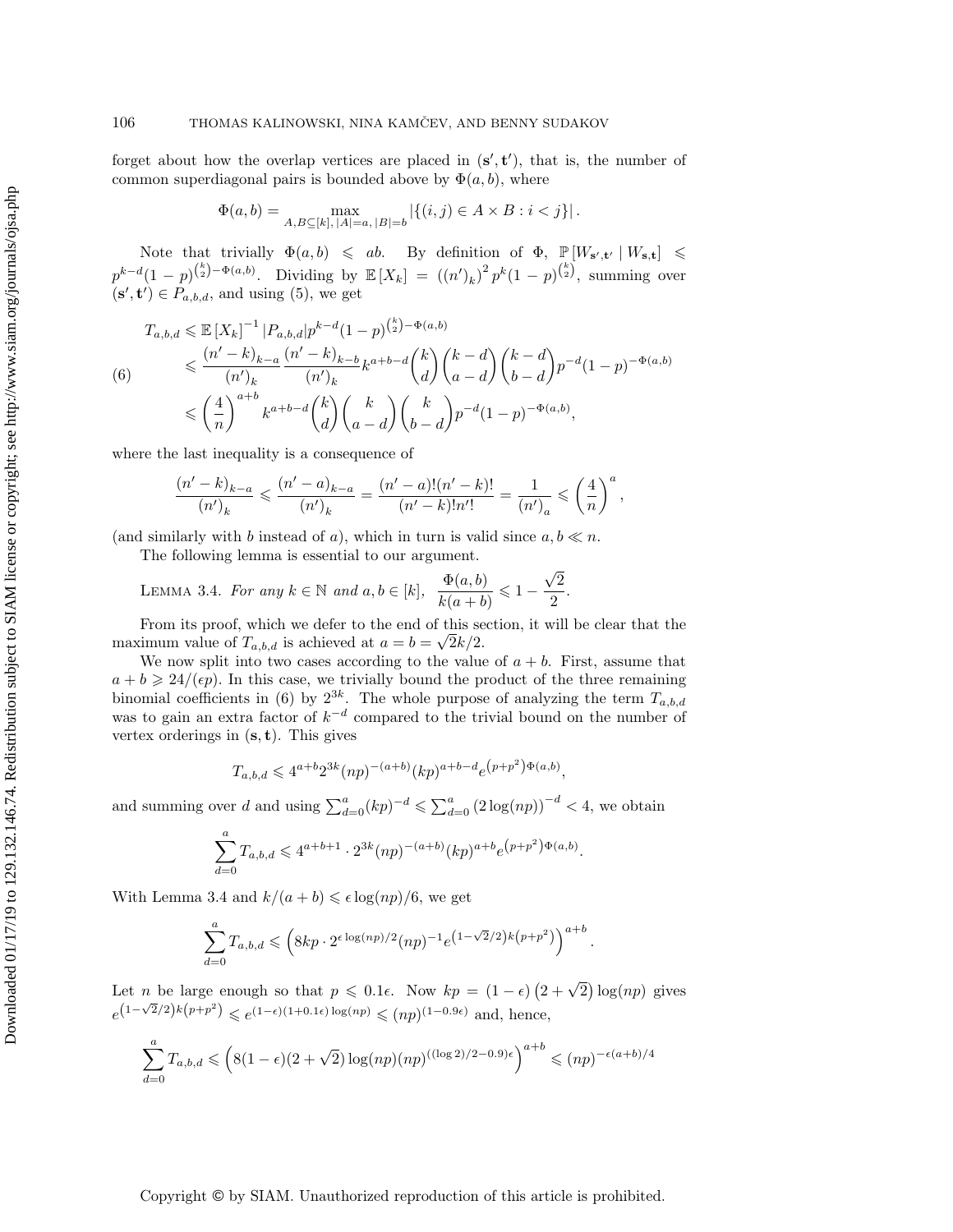for large enough  $n$ . Summing over  $a, b$ , we get

<span id="page-12-0"></span>(7) 
$$
\sum_{\substack{a,b \in [k] \\ a+b \geqslant \epsilon/(24p)}} \sum_{d=0}^{a} T_{a,b,d} \leqslant \sum_{a=1}^{k} \sum_{b=1}^{k} (np)^{-\epsilon(a+b)/4} = \left( \sum_{a=1}^{k} (np)^{-\epsilon a/4} \right)^2 \longrightarrow 0.
$$

In the second case,  $a+b < 24/(\epsilon p)$ , we bound the binomial coefficients by  $\binom{k}{i} \leqslant k^i$ ,  $i \in \{d, a - d, b - d\}$ . Then

$$
T_{a,b,d} \leqslant 4^{a+b}n^{-(a+b)}k^{2a+2b-2d}p^{-d}(1-p)^{-ab}
$$

.

Given that  $p < 1/2$  for large n, we use the inequality  $(1-p) \geqslant e^{-p-p^2} \geqslant e^{-2p}$ , which implies  $(1-p)^{-ab} \leqslant e^{2pab} \leqslant e^{p(a+b)^2/2}$ . Furthermore,  $kp > 1$ , so

$$
T_{a,b,d} \leqslant \left( 4n^{-1}k^2 e^{p(a+b)/2} \right)^{a+b} k^{-d} (kp)^{-d} \leqslant \left( 4n^{-1}k^2 e^{p(a+b)/2} \right)^{a+b}.
$$

Using the assumption that  $p \geqslant (\log^2 n)/\sqrt{n}$ , it follows that

$$
n^{-1}k^2 \leqslant n^{-1}p^{-2}(2+\sqrt{2})^2\log^2(np) \leqslant n^{-1} \cdot \frac{\left(2+\sqrt{2}\right)^2}{\log^4 n} \cdot n \log^2(np) \leqslant \frac{16}{\log^2 n}.
$$

Moreover,  $e^{p(a+b)/2} \leqslant e^{12/\epsilon}$ , so altogether,  $T_{a,b,d} \leqslant (1/\log n)^{a+b}$  for large enough n. Summing up,

$$
\sum_{\substack{a,b \in [k] \\ a+b < \epsilon/(24p)}} \sum_{d=0}^{a} T_{a,b,d} \leqslant \sum_{a=1}^{k} \sum_{b=1}^{k} (a+1)(\log n)^{-(a+b)} \\
= \left( \sum_{a=1}^{k} (a+1)(\log n)^{-a} \right) \left( \sum_{b=1}^{k} (\log n)^{-b} \right) \longrightarrow 0.
$$

We conclude that  $\text{Var}[X_k]/(\mathbb E [X_k])^2 = o(1)$ , and hence  $X_k > 0$  with high probability. Upon this event, Lemma [3.1](#page-8-0) implies  $Z(G) \leq n - k$ .  $\Box$ 

Now we prove Lemma [3.4,](#page-11-1) which is essentially finding the induced subgraph of a k-witness with a minimum expected number of copies in  $G_{n,p}$ .

*Proof of Lemma* [3.4](#page-11-1). Let  $k$  be fixed. Recall that we need to prove an upper bound on  $\Phi (a, b)/(k(a + b))$  for  $(a, b) \in [k]^2$ , where

$$
\Phi(a, b) = \max_{A, B \subseteq [k], |A| = a, |B| = b} |\{(i, j) \in A \times B : i < j\}|.
$$

For  $a+b \leq k$ , the claimed bound follows immediately from the trivial bound  $\Phi (a, b) \leq$  $ab$  and the arithmetic mean-geometric mean  $(AM-GM)$  inequality. So we may assume  $a + b > k$ . We first fix  $|A| = a$ ,  $|B| = b$ , and  $|A \cap B| = g$ . If A and B are a selection of rows and columns of a  $k \times k$  matrix, then g denotes the number of diagonal entries at the intersection of selected rows and columns. Define  $\phi(A, B) =$  $|\{(i, j) \in A \times B : i < j\}|$ . We claim that  $\phi(A, B) \leqslant ab - (g + 1)g/2$ . To see this, note that each element  $(c_1, c_2)$  with  $c_1, c_2 \in A \cap B$  and  $c_1 \geq c_2$  is contained in  $A \times B$ , but not counted by  $\phi$ . There are  $(g + 1)g/2$  such pairs (in fact, such  $(c_1, c_2)$ ) are indices of the subdiagonal matrix entries selected by  $A$  and  $B$ ).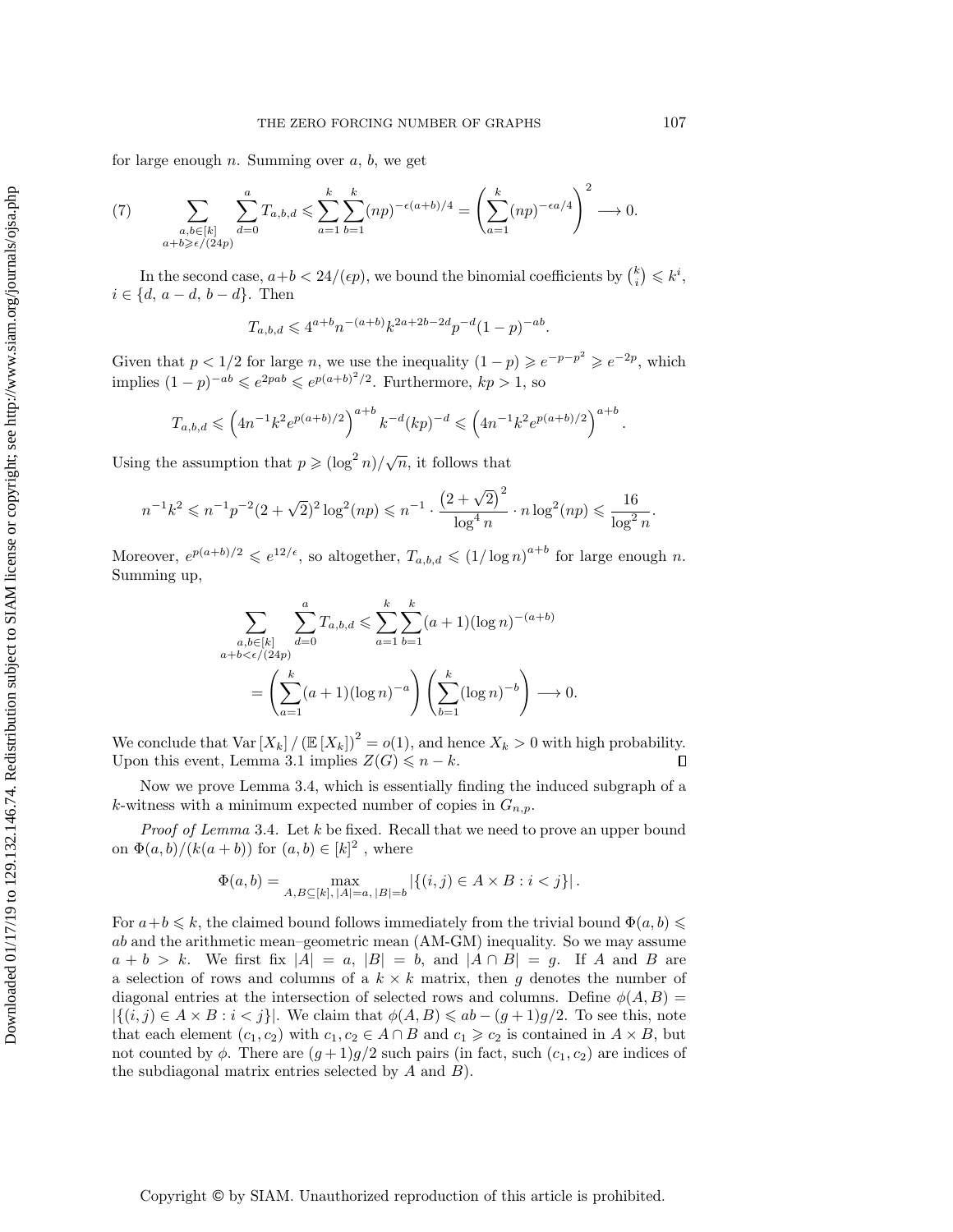Now we minimize g for fixed a and b. From the identity  $|A\cup B| + |A\cap B| = |A| + |B|$ and  $|A \cup B| \subseteq [k]$ , we get  $g \geqslant a + b - k$ , so  $\phi(A, B) \leqslant ab - (a + b - k + 1)(a + b - k)/2$ . Taking the maximum over  $A$  and  $B$  and using the AM-GM inequality, we get

$$
\frac{\Phi(a,b)}{k(a+b)} \leqslant \frac{1}{k(a+b)} \left( ab - \frac{(a+b-k+1)(a+b-k)}{2} \right) \leqslant \frac{1}{k(a+b)} \left( \left( \frac{a+b}{2} \right)^2 - \frac{(a+b-k)^2}{2} \right).
$$

We substitute  $a+b = 2\alpha k$ , so that the problem reduces to maximizing the function  $f(\alpha) = \left( 2\alpha^2 - (2\alpha - 1)^2 \right) / (4\alpha)$  for  $1/2 < \alpha \leq 1$ . This is a simple calculus exercise, but we provide details for the sake of transparency.  $f'(\alpha) = \left( -2\alpha^2 + 1 \right) / (4\alpha^2)$ , so f attains its local maximum at  $\alpha_0 = \sqrt{2}/2$ . Evaluating f at  $\alpha_0$ , we get

$$
\Phi(a, b) \le \max_{\alpha} f(\alpha) = f(\alpha_0) = 1 - \sqrt{2}/2
$$

for all  $a, b \subseteq [k]$ . Note that equality is asymptotically attained when  $A = [\ell], B =$ for all  $a, b \subseteq [k]$ . Note that equality is asymptotically attained when  $A = [l], B = [k - \ell + 1, k]$  with  $\ell = [\sqrt{2k}/2]$ , which we have used in Lemma [3.2](#page-8-1) (the 0-statement of Theorem [1.3\)](#page-2-2).  $\Box$ 

<span id="page-13-0"></span>4. Spectral bounds. In this section we discuss the bounds on the zero forcing number in terms of the graph eigenvalues. The study of spectral properties and their relation to other graph parameters is an established area of research with many diverse techniques and applications, surveyed, for example, in the monograph of Godsil and Royle [\[25\]](#page-19-26). One of the earliest results of this type is Hoffman's bound on the independence number of a graph [\[28\]](#page-19-21). Namely, let G be an *n*-vertex d-regular graph, and let  $\lambda_{\min}$  denote its smallest eigenvalue. Hoffman proved that then G contains no independent set of order larger than  $-\lambda_{\min}n/(d - \lambda_{\min})$ . Note that since the trace of the adjacency matrix of a graph is zero,  $\lambda_{\min}$  is negative. There are many examples showing the bound to be tight.

We establish an analogue of Hoffman's bound for the zero forcing number by showing that  $Z(G) \geq n (1 + 2\lambda_{\min}/(d - \lambda_{\min}))$ . To prove this result we use the following well-known estimate on the edge distribution of a graph in terms of its eigenvalues. Part (ii) of Theorem [4.1](#page-13-1) is provided in, e.g., [\[33\]](#page-20-3), whereas the variant (i) follows from the same proof. For a graph  $G = (V, E)$  and two sets  $U, W \subseteq V$ , denote the number of edges with one endpoint in U and the other one in W by  $e(U, W)$ . Any edge with both endpoints in  $U \cap W$  is counted twice. Recall that an  $(n, d, \lambda )$  graph is a d-regular n-vertex graph in which all eigenvalues but the largest one are at most  $\lambda$  in absolute value.

<span id="page-13-1"></span>THEOREM 4.1. Let G be an  $(n, d, \lambda)$ -graph, and denote its smallest eigenvalue by  $\lambda_{\min}$ . Then for any two vertex subsets U, W of G,

<span id="page-13-3"></span><span id="page-13-2"></span>(i) 
$$
\frac{d|U||W|}{n} - e(U, W) \leq -\lambda_{\min} \sqrt{|U||W| \left(1 - \frac{|U|}{n}\right) \left(1 - \frac{|W|}{n}\right)},
$$
  
\n(ii) 
$$
\left|\frac{d|U||W|}{n} - e(U, W)\right| \leq \lambda \sqrt{|U||W| \left(1 - \frac{|U|}{n}\right) \left(1 - \frac{|W|}{n}\right)}.
$$

*Proof of Theorem* [1.4](#page-2-3)[\(i\)](#page-2-0). Let  $(\mathbf{s}, \mathbf{t})$  be a k-witness in G, and  $k = 2\mu n$ . By definition of a witness, there are no edges between the sets  $U = \{s_1, s_2, \ldots, s_{\mu n}\}\$ and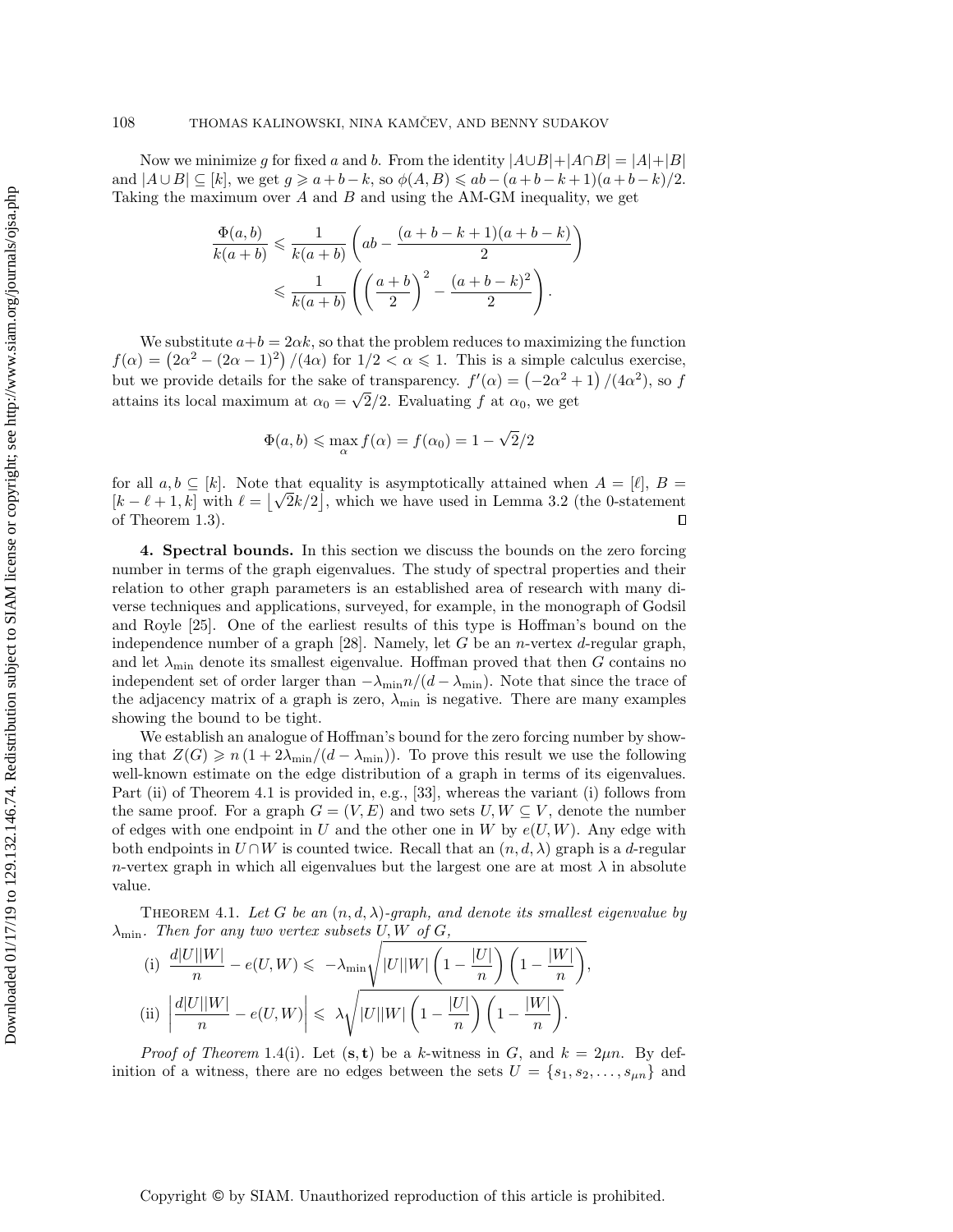$W = \{ t_{\mu n+1}, \ldots, t_k\}.$  Hence, using Theorem [4.1](#page-13-1)[\(i\),](#page-13-2)

$$
0 = e(U, W) \ge d\mu^2 n + \lambda_{\min}\mu n(1 - \mu) = \mu n (d\mu + \lambda_{\min}(1 - \mu))
$$
  
=  $\mu n (\mu(d - \lambda_{\min}) + \lambda_{\min}),$ 

which implies  $\mu \leq - \lambda_{\min}/(d - \lambda_{\min})$ . Hence the largest witness in G has order at most  $-2\lambda_{\min}n/(d - \lambda_{\min})$ , which by Lemma [3.1](#page-8-0) implies

$$
Z(G) \geqslant n \left( 1 + \frac{2\lambda_{\min}}{d - \lambda_{\min}} \right).
$$

Surprisingly, the additional factor of two in the abovementioned bound that looks like an artefact of the proof, turns out to be necessary, and the result of Theorem [1.4](#page-2-3)[\(i\)](#page-2-0) is shown to be tight by the following example.

PROPOSITION 4.2. For any even  $D \geqslant 2$ , and for infinitely many values of N, there exists an N-vertex D-regular graph  $G^*$  whose smallest eigenvalue is  $\lambda_{\min} = -2$ , and which satisfies  $N - Z(G^*) \geqslant 4N/(D + 2) - 2$ .

*Proof.* Let  $d = D/2 + 1$ , and let G be an *n*-vertex d-regular graph which contains a Hamilton cycle consisting of edges  $e_1, e_2, \ldots, e_n$  in this order. Clearly, such graphs do exist for all d and infinitely many n. Let  $G^*$  be the line graph of G, that is,  $G^*$ has the vertex set  $E(G)$  with two vertices adjacent if the corresponding edges in G share a vertex. Then  $G^*$  has  $N = nd/2$  vertices and is D-regular with  $D = 2d - 2$ . Moreover, Hoffman [\[28\]](#page-19-21) has observed that the smallest eigenvalue of  $G^*$  is  $-2$ .

Note that the vertices in  $G^*$  corresponding to  $e_1, e_2, \ldots, e_n$  form an induced cycle. This implies that  $V(G^*)\backslash \{e_3, e_4, \ldots, e_n\}$  is a zero forcing set in  $G^*$ . Namely, the vertex  $e_i$  forces  $e_{i+1}$  for  $i = 2, 3, \ldots, n-1$ . This zero forcing set has order  $N-(n-2)$ . Finally, notice that in  $G^*$ , we have

$$
-\frac{2\lambda_{\min}N}{D-\lambda_{\min}} = \frac{4\cdot(nd/2)}{2d-2+2} = n.
$$

Next, we turn our attention to the second part of Theorem [1.4,](#page-2-3) which says that any  $(n, d, \lambda)$ -graph G satisfies

$$
Z(G) \leqslant n \left(1 - \frac{1}{2(d - \lambda)} \log \left(\frac{d - \lambda}{2\lambda + 1}\right)\right).
$$

In particular, if  $\lambda = d^{1-\epsilon}$  for some  $\epsilon > 0$ , then  $n - Z(G) = \Omega((n \log d)/d)$ .

*Proof of Theorem [1.4](#page-2-3)[\(ii\)](#page-2-1).* We greedily construct a witness. In each step i, we will select vertices  $s_i, t_i \in U_{i-1}$  and a set  $U_i \subseteq U_{i-1}$ . Start with  $U_0 = V$ , the vertex set of G. Assuming that the steps  $1, \ldots, i-1$  were executed, let  $s_i$  be any vertex in  $U_{i-1}$  satisfying  $1 \leq \deg_{G[U_{i-1}]}(s_i) \leq (d - \lambda) |U_{i-1}| / n + \lambda$ . As usual,  $N_G(s_i)$ denotes the neighborhood of  $s_i$  in G. We fix any  $t_i \in N_G(s_i) \cap U_{i-1}$ , and set  $U_i =$  $U_{i-1} \setminus (N_G(s_i) \cup \{ s_i \})$ . The algorithm continues as long as  $|U_i| > \lambda n/(d+\lambda)$ . Denote the total number of steps by  $k$ .

By construction, the pair  $(s, t)$  is a witness. We will show that there is a choice for  $s_i$  throughout the algorithm, and that

$$
k \geqslant \frac{n}{2(d-\lambda)} \log \left( \frac{d-\lambda}{2\lambda+1} \right).
$$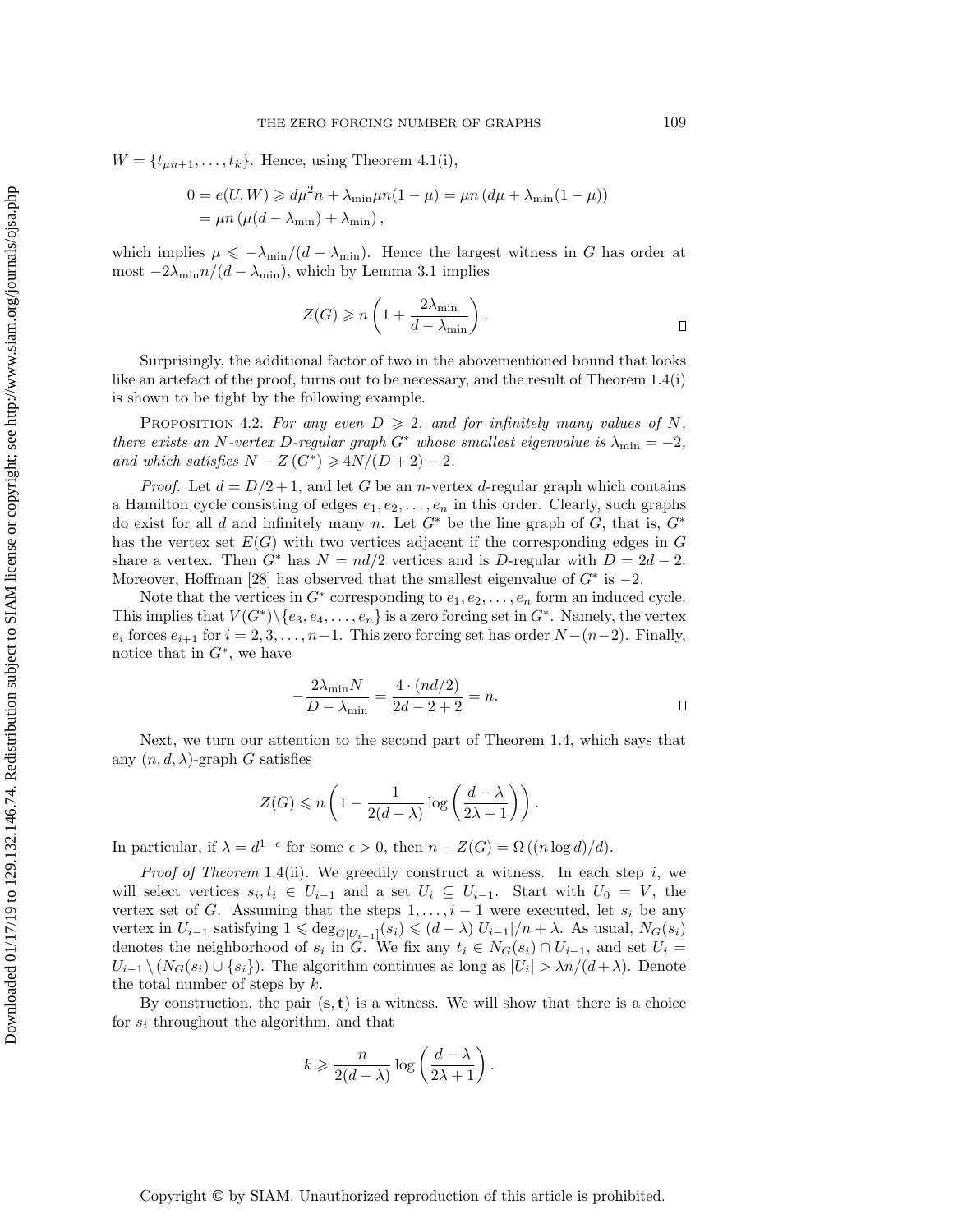CLAIM 4.3. If  $|U_i| > \lambda n/(d + \lambda)$ , then the induced subgraph  $G[U_i]$  contains a vertex u satisfying  $1 \leqslant \deg_{G[U_i]}(u) \leqslant (d - \lambda) |U_i| / n + \lambda$ .

*Proof.* Suppose that some set  $U_i$  does not satisfy the claim. By Theorem [4.1](#page-13-1)[\(ii\),](#page-13-3)  $U_i$  is not an independent set as  $|U_i| > \lambda n/(d + \lambda)$ . Therefore, removing the isolated vertices in  $G[U_i]$ , we get a nonempty set  $W \subseteq U_i$  in which every vertex u satisfies  $\deg_{G[W]}(u) > (d - \lambda)|U_i|/n + \lambda$ . In particular,

$$
e(W,W) = \sum_{u \in W} \deg_{G[W]}(u) > |W| \left( (d - \lambda) \frac{|U_i|}{n} + \lambda \right),
$$

recalling that each edge in  $E(W, W)$  is counted twice in  $e(W, W)$ . On the other hand, Theorem [4.1](#page-13-1)[\(ii\)](#page-13-3) implies

$$
e(W, W) \leq |W| \left( \frac{d|W|}{n} + \lambda \left( 1 - \frac{|W|}{n} \right) \right) \leq |W| \left( (d - \lambda) \frac{|U_i|}{n} + \lambda \right).
$$

We reached a contradiction, which completes the proof of the claim.

Now denote  $a_i = |U_i|/n$ . By construction,  $a_0 = 1$  and, for  $i \geq 1$ ,

$$
a_i = \frac{|U_{i-1}| - \deg_G_{[U_{i-1}]}(s_i) - 1}{n}
$$
  
\n
$$
\geq \frac{1}{n} \left( |U_{i-1}| - \frac{(d-\lambda)|U_{i-1}|}{n} - \lambda - 1 \right) = \left( 1 - \frac{d-\lambda}{n} \right) a_{i-1} - \frac{\lambda + 1}{n}
$$

By induction on  $i$ , this implies that for all  $i$ ,

(8) 
$$
a_i \geqslant \left(1 + \frac{\lambda + 1}{d - \lambda}\right) \left(1 - \frac{d - \lambda}{n}\right)^i - \frac{\lambda + 1}{d - \lambda}.
$$

<span id="page-15-0"></span>CLAIM 4.4. For  $i \leqslant \frac{n}{2(d - \lambda)} \log \frac{d - \lambda}{2\lambda + 1}$ ,  $a_i \geqslant \lambda/(d + \lambda)$ .

*Proof.* We use [\(8\)](#page-15-0) to estimate  $a_i$  for  $i \leq \frac{n}{2(d - \lambda)} \log \frac{d - \lambda}{2\lambda + 1}$ , ignoring the constant  $(1 + (\lambda + 1)/(d - \lambda ))$  and using the inequality  $1 - (d - \lambda )/n \geq e^{-2(d - \lambda )/n}$  for  $(d - \lambda)/n < 1/2$ . This gives

$$
a_i \geqslant \exp\left(-\frac{2(d-\lambda)}{n} \cdot \frac{n}{2(d-\lambda)}\log\left(\frac{d-\lambda}{2\lambda+1}\right)\right) - \frac{\lambda+1}{d-\lambda} = \frac{2\lambda+1}{d-\lambda} - \frac{\lambda+1}{d-\lambda} = \frac{\lambda}{d+\lambda},
$$

as required. We conclude that the algorithm continues for at least  $k = \frac{n}{2(d-\lambda)} \log \frac{d-\lambda}{2\lambda+1}$ steps, so

$$
n - Z(G) \geqslant \frac{n}{2(d - \lambda)} \log \frac{d - \lambda}{2\lambda + 1}.
$$

This concludes the proof of Theorem [1.4](#page-2-3)[\(ii\).](#page-2-1)

To show that for  $\lambda \leq d^{1 - \Omega(1)}$ , the bound on  $n - Z(G)$  is tight up to a constant factor, we exhibit a sequence of  $(n, d, \lambda )$ -graphs  $G_m$  with  $\lambda = O(\sqrt{d})$  satisfying  $n - Z(G_m) \leq n \left( (\log_2 d)/(2d) + o(1) \right)$ . We use the following construction from [\[33,](#page-20-3)

Downloaded 01/17/19 to 129.132.146.74. Redistribution subject to SIAM license or copyright; see http://www.siam.org/journals/ojsa.php Downloaded 01/17/19 to 129.132.146.74. Redistribution subject to SIAM license or copyright; see http://www.siam.org/journals/ojsa.php

 $\Box$ 

 $\Box$ 

.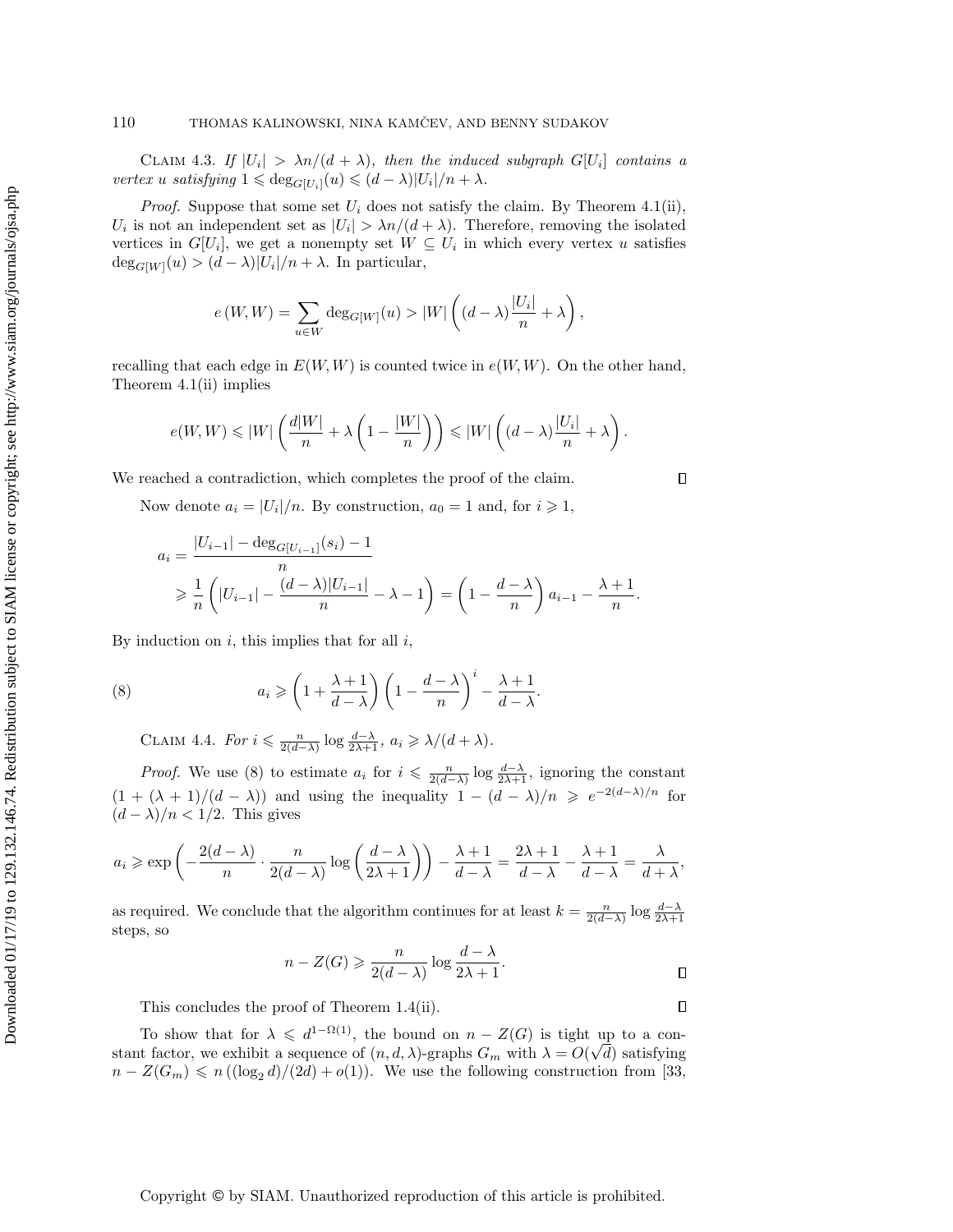section 3. For an odd integer m, the vertices of  $G_m$  are all binary vectors of length m with an odd number of ones except for the all-one vector. Two distinct vertices are adjacent iff the inner product of the corresponding vectors is 1 modulo 2. This graph has  $n_m = 2^{m-1} - 1$  vertices, degree  $d_m = (n_m - 3)/2$ , and second largest eigenvalue has  $n_m = 2^{m-2} - 1$  vertices, degree  $a_m = (n_m - 3)/2$ , and second largest eigenvalue  $\lambda(G_m) = 1 + 2^{(m-3)/2} = O(\sqrt{d_m})$ . It is easy to check that if  $(s, t)$  is a k-witness in  $G_m$ , then the vectors corresponding to  $t_1, t_2, \ldots, t_k$  are linearly independent, and therefore  $k \leq m = (1 + o(1)) \log_2 n_m = (1 + o(1))n_m/(2d_m) \log_2 d_m$ . This gives the required bound on  $n - Z(G_m)$ .

## 5. Concluding remarks.

- Theorem [1.3](#page-2-2) can be extended to  $p \gg n^{-1}$ . The proof combines our second moment estimates with Talagrand's inequality, along the lines of [\[29,](#page-19-24) Theorem 7.4], which finds independent sets of order  $p^{-1} \log(np)$  in  $G_{n,p}$ . Since this proof gives no additional combinatorial insight, we put it into the appendix.
- $\bullet$  We were wondering whether a linear lower bound on the minimum rank of a random graph from [\[27\]](#page-19-20),  $mr \left( G_{n,1/2} \right) \geqslant 0.14n$ , can be extended to  $(n, d, \lambda)$ graphs G with d linear in n and  $\lambda < d^{1 - \Omega (1)}$ . A negative answer was reached in conversation with Babai [\[8\]](#page-19-27). We considered the graph  $H_t$  whose vertex set corresponds to t-element subsets of  $[t^2]$ , and two vertices are adjacent if and only if the corresponding sets intersect (the complement of a Kneser graph, described, for instance, in [\[25\]](#page-19-26)). The minimum rank of  $H_t$  is  $mr(H_t)$  =  $o(\log^2(n_t))$ , where  $n_t = \binom{t^2}{t}$  $\hat{t}_t^{(t)}$  is the corresponding number of vertices. It would be interesting to see if there are such  $(n, d, \lambda)$ -graphs with minimum rank as low as  $O(\log n)$ , which is the lower bound implied by Theorem [1.4\(](#page-2-3)ii).
- What is the asymptotic value of  $n Z(G_{n,d})$ , where d is a large constant and  $G_{n,d}$  is a graph chosen uniformly at random from all *n*-vertex d-regular graphs? A greedy argument (see, e.g., [\[6\]](#page-19-13)) shows that  $Z(G_{n,d}) \leq$  $n(1 - 1/(d - 1))$  deterministically, whereas Theorem [1.4\(](#page-2-3)ii) implies that for large d, with high probability,  $Z(G_{n,d}) \leqslant n (1 - \log d/(4d)).$  This follows from the fact that with high probability,  $G_{n,d}$  is an  $(n, d, \lambda)$ -graph with  $\lambda \leqslant 3\sqrt{d}$  (see, e.g., [\[21\]](#page-19-28)). The lower bound,  $Z(G_{n,d}) \geqslant n \left(1 - 40 \log d/d\right)$ , is an immediate consequence of the fact that with high probability,  $G_{n,d}$ contains edges between any two sets S, T with  $|S|, |T| \geq 20n \log d/d$  (see, e.g., [\[30,](#page-19-29) Lemma 3.6]).

Appendix A. The random graph with small  $p$ . To extend Lemma [3.3](#page-9-0) to small  $p$  we use Talagrand's inequality (see, e.g., [\[29,](#page-19-24) Theorem 2.29]).

LEMMA A.1. Assume that  $1 \ll np < \sqrt{n} \log^2 n$ . Let the vertex set V of  $G_{n,p}$ be partitioned into  $V_1$  and  $V_2$  with  $|V_1| = |n/2|$  and  $|V_2| = \lceil n/2 \rceil$ , and let  $k_{- \epsilon}$ be partitioned into  $V_1$  and  $V_2$  with  $|V_1| = \lfloor n/2 \rfloor$  and  $|V_2| = \lfloor n/2 \rfloor$ , and let  $\kappa_{-\epsilon} = (1 - \epsilon)(2 + \sqrt{2})p^{-1} \log(np)$  with  $0 < \epsilon < 1/2$ . With high probability (whp),  $G_{n,p}$ contains a divided  $k_{-\epsilon}$ -witness.

*Proof.* Denote by  $w(G)$  the order of the largest divided witness. We will actually *Proof.* Denote by  $w(G)$  the order of the largest divided withess. We will actually show that  $w(G_{n,p}) \geq k_{-2\epsilon} = (1 - 2\epsilon)(2 + \sqrt{2})p^{-1} \log(np)$  whp, which is sufficient as  $\epsilon$  is arbitrary. The first step is a second moment lower bound on the probability  $\mathbb{P} [w (G_{n,p}) \geq k_{-\epsilon}].$  For now, we write  $k = k_{-\epsilon}$ . The proof is identical to the proof of Lemma [3.3](#page-9-0) down to inequality [\(7\)](#page-12-0). In particular, the case  $a + b \geqslant 24/(\epsilon p)$  remains unchanged (and that is the case which determines k). Hence we assume  $a + b <$  $24/(\epsilon p)$ . Inequality [\(6\)](#page-11-0) from the proof of Lemma [3.3](#page-9-0) implies, using  $kp > 1$  and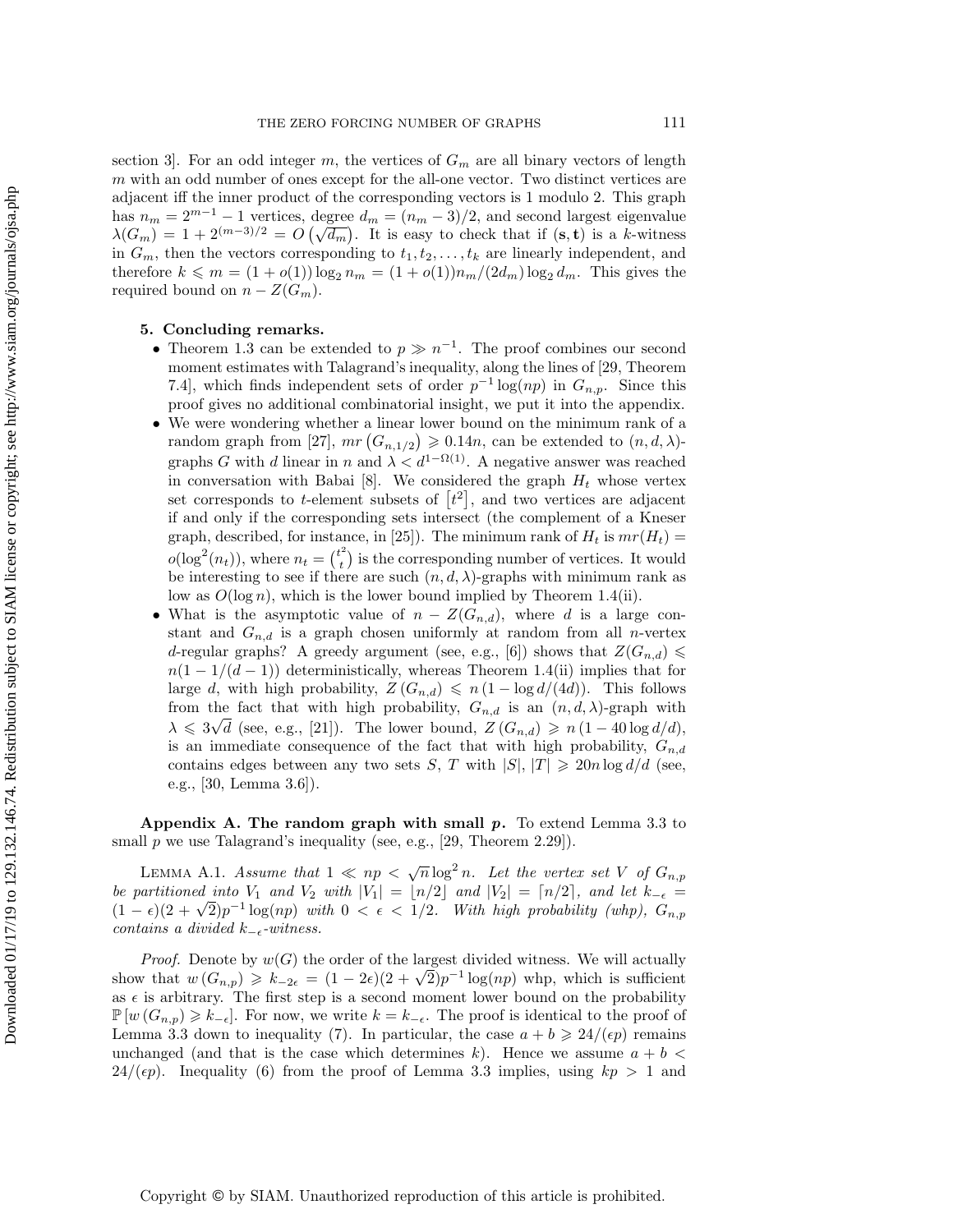$1 - p \geqslant e^{-2p}$  for  $p \geqslant 0$ ,

$$
T_{a,b,d} \leqslant \left(\frac{4}{n}\right)^{a+b} k^{a+b-d} p^{-d} {k \choose d} {k \choose a-d} {k \choose b-d} (1-p)^{-ab}
$$
  

$$
\leqslant \left(\frac{4k}{n}\right)^{a+b} {k \choose d} {k \choose a} {k \choose b} e^{2pab}.
$$

Denote  $a + b = 2u$ , and using the inequality  $\binom{k}{d} \leqslant \binom{k}{u}$  which follows from  $d \leqslant a \ll k$ , as well as  $\binom{k}{a} \binom{k}{b} \leqslant \binom{k}{u}^2$  and  $ab \leqslant u^2$ , we have

$$
T_{a,b,d} \leqslant \left(\frac{4k}{n}\right)^{2u} {k \choose u}^3 e^{2pu^2} \leqslant \left(\frac{16k^2}{n^2} \cdot \frac{e^3 k^3}{u^3}\right)^u e^{2pu^2}.
$$

Define  $\xi = 16e^3k^5/n^2$  and  $g(u) = u \log (\xi u^{-3}) + 2pu^2$ , so that  $\log T_{a,b,d} \leq g(u)$ for all a, b, d. We will now use basic calculus to bound the function g on  $[1, 12/(\epsilon p)]$ , so a first-time reader may find it helpful to skip over the proof of the claim. The main point is that the function g has a global maximum  $u_0 \ll k$ .

CLAIM A.2. For 
$$
u
$$
 ∈ [1, 12/(ε*p*)],  $g$ (*u*) =  $u$  log  $ξ$  − 3*u* log  $u$  + 2 $pu$ <sup>2</sup> ≤  $k(np)$ <sup>-1/2</sup>.

*Proof.* Let  $u_2 = 12/(\epsilon p)$  and  $u_1 = 4ek (k/n)^{2/3}$  or, equivalently,  $(ek/u_1)^3 =$  $(n/k)^2$  /64. We compute  $g'(u) = \log \xi - 3 \log u - 3 + 4pu = \log (\xi u^{-3}) - 3 + 4pu$  and claim that

$$
g'(1) > 0
$$
,  $g'(u_1) < 0$ , and  $g'(u_2) < 0$ .

To see the first inequality, recall that  $k > 1/p > \sqrt{n}/\log^2 n$  and therefore  $\xi \gg 1$ . It follows that  $g'(1) = \log \xi - 3 + 4p > 0$ . Evaluating g' at  $u_1$  and using

$$
pu_1 = 4pe^{5/3}n^{-2/3} \leq 100 (np)^{-2/3} \log^{5/3}(np),
$$

we get

$$
g'(u_1) = \log(\xi u_1^{-3}) - 3 + 4pu_1 = \log(1/4) - 3 + o(1) < 0.
$$

Finally,  $\xi u_2^{-3} = O\left(\xi p^3\right) = O\left(\frac{\log^5(np)}{(np)^2}\right)$  $\frac{\log^5(np)}{(np)^2}$  = o(1), so  $g'(u_2)$  = log  $(\xi u_2^{-3})-3+48\epsilon^{-1} < 0$ .

From  $g'(1) > 0$  and  $g'(u_1) < 0$  it follows that there is a  $u_0 \in [1, u_1]$  with  $g'(u_0) = 0$ . We will show that  $g(u_0) \leqslant 3u_0 \leqslant k(np)^{-1/2}$  and, moreover, that  $u_0$  is the global maximum of g on  $[1, u_2]$ .

To see the first claim, note that  $g'(u_0) = \log \left( \xi u_0^{-3} \right) - 3 + 4pu_0 = 0$  and hence

$$
g(u_0) = u_0(3 - 4pu_0) + 2pu_0^2 \le 3u_0 \le 3u_1 = 12ek (k/n)^{2/3} < k (np)^{-1/2}.
$$

It remains to show that g has no other extrema. This follows from the fact that  $g''(u) = -3/u + 4p$  is increasing in u. Therefore g' has exactly one local minimum at  $u = 3/(4p) > u_1$ . If g' vanishes at more than one point in  $(1, u_2)$ , then either g' has multiple local extrema, or  $g'(1) > 0$  and  $g'(u_2) > 0$ , both of which lead to a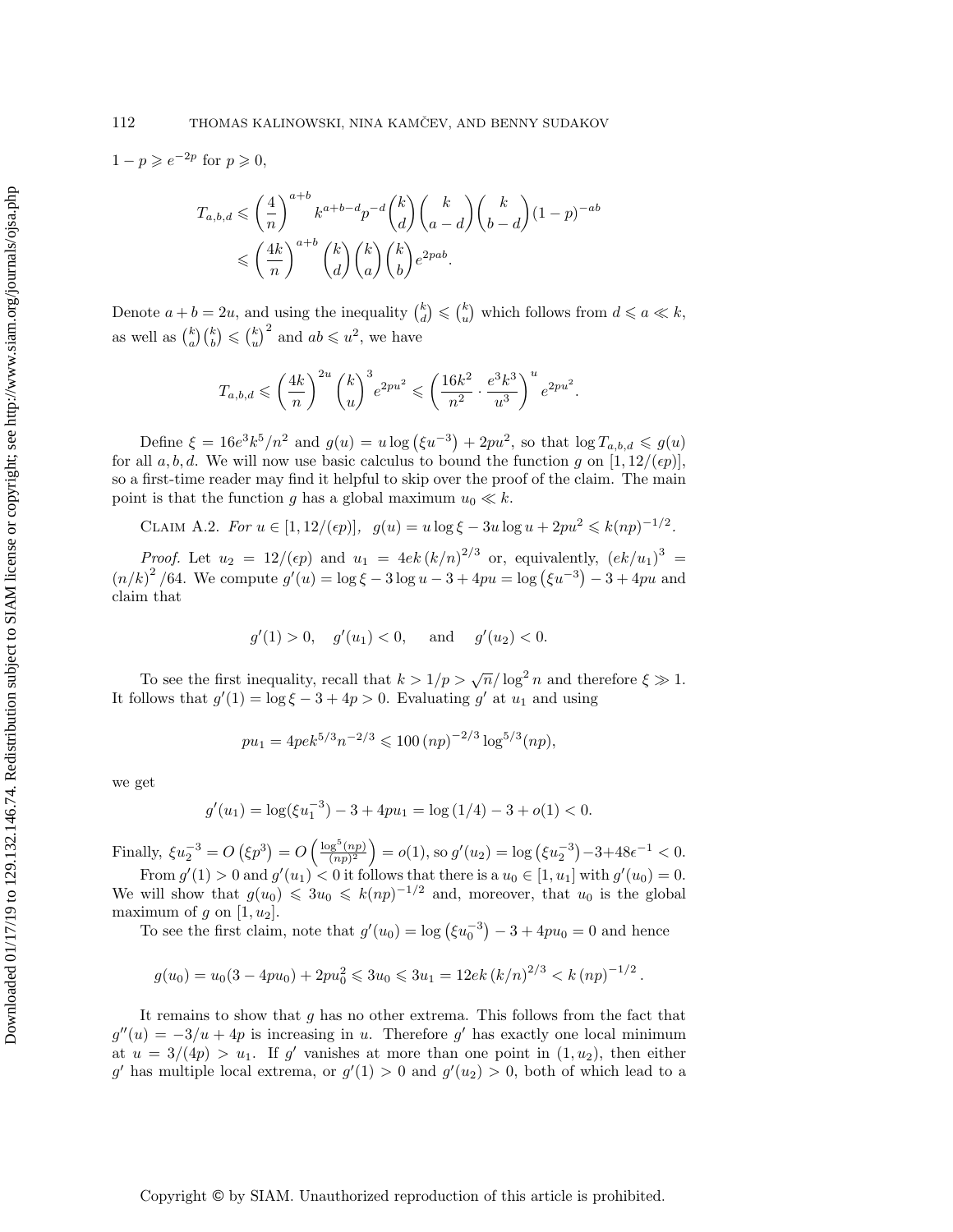contradiction. Hence  $u_0$  is the unique local extremum of  $g$ , and it is indeed the global maximum since the sign of  $g'$  changes from positive to negative at  $u_0$ .  $\Box$ 

We conclude that for all  $a, b, d$  such that  $a + b < 24/(\epsilon p)$ ,

$$
T_{a,b,d} \leqslant e^{g((a+b)/2)} \leqslant e^{k(np)^{-1/2}}.
$$

Using  $p < \log^2 n / \sqrt{n}$  we bound the exponent by

$$
k(np)^{-1/2} = \frac{(1-\epsilon)(2+\sqrt{2})p^{-3/2}\log(np)}{\sqrt{n}} \geqslant \frac{n^{3/4}}{\sqrt{n}\log^3 n} \geqslant n^{1/8}.
$$

Summing the bound for  $T_{a,b,d}$  over all  $a, b, d$  and using [\(7\)](#page-12-0) we get

$$
\frac{\text{Var}\left[X_{k}\right]}{\left(\mathbb{E}\left[X_{k}\right]\right)^{2}} \leqslant \sum_{\substack{a,b \in [k] \\ a+b \geqslant 24/( \epsilon p)}} \sum_{d=0}^{a} T_{a,b,d} + \sum_{\substack{a,b \in [k] \\ a+b < 24/( \epsilon p)}} \sum_{d=0}^{a} T_{a,b,d} \leqslant o(1) + k^{3} e^{k(np)^{-1/2}} \leqslant e^{2k(np)^{-1/2}}
$$

We will apply a stronger form of Chebyshev's inequality, which reads  $\mathbb{P} [X_k > 0] \geq$  $\left(\mathbb E [X_k]\right)^2/\mathbb E \left[ X_k^2 \right]$  (see [\[29,](#page-19-24) Remark 3.1] for details). Using

<span id="page-18-0"></span>
$$
\frac{\mathbb{E}\left[X_k^2\right]}{(\mathbb{E}\left[X_k\right])^2} = \frac{\text{Var}\left[X_k\right]}{(\mathbb{E}\left[X_k\right])^2} + 1 \leqslant e^{4k(np)^{-1/2}},
$$

we obtain

(9) 
$$
\mathbb{P}[X_k > 0] \geq e^{-4k(np)^{-1/2}}.
$$

To show a concentration of the order of the largest divided witness  $w(G_{n,p})$ , we apply Talagrand's inequality. The random graph  $G_{n,p}$  is modeled using vertex exposure. Formally, we fix an ordering of the vertices  $v_1, v_2, \ldots, v_n$ , and define mutually independent random variables  $(Z_i)_{i \in [n]}$ , where  $Z_i$  exposes the backward edges from the vertex  $v_i$ . Then  $w(G_{n,p})$  is a function of  $Z_1, \ldots, Z_n$ . This function is 1-Lipschitz, that is, if graphs G and  $G'$  differ only at the vertex  $v_i$ , then  $|w(G) - w(G')| \leq 1$ . Moreover, whenever  $w(G_{n,p}) \geq k$ , there exist 2k certificate vertices, namely, the vertices of a divided k-witness, which are responsible for the fact that  $w(G_{n,p}) \geq k$ . Hence we may apply [\[29,](#page-19-24) Theorem 2.29] with  $\sigma (k) = 2k$  in their notation. Recalling that we may apply [29, 1 neorem 2.29] with  $\sigma$ <br>  $k_{-\epsilon} = (1 - \epsilon)(2 + \sqrt{2})p^{-1} \log(np)$ , we have

$$
\mathbb{P}\left[w(G)\leqslant k_{-2\epsilon}\right]\mathbb{P}\left[w(G)\geqslant k_{-\epsilon}\right]\leqslant e^{-(k_{-\epsilon}-k_{-2\epsilon})^2/(8k_{-\epsilon})}\leqslant e^{-\epsilon^2k_{-\epsilon}/8}.
$$

Inequality [\(9\)](#page-18-0) says  $\mathbb{P} [w(G) \geq k_{-\epsilon} ] \geqslant e^{-4k(np)^{-1/2}}$  and taking  $np > (10/\epsilon)^4$ , we conclude

$$
\mathbb{P}\left[w(G)\leq k_{-2\epsilon}\right]\leqslant e^{-\epsilon^2k_{-\epsilon}/8+4k_{-\epsilon}(np)^{-1/2}}\leqslant e^{-\epsilon^2k_{-\epsilon}/16}\longrightarrow 0,
$$

as required.

Acknowledgments. The authors would like to thank László Babai for fruitful discussions on the topics related to this project. We are grateful to the anonymous referees for their valuable comments, which improved the presentation of the results.

.

 $\Box$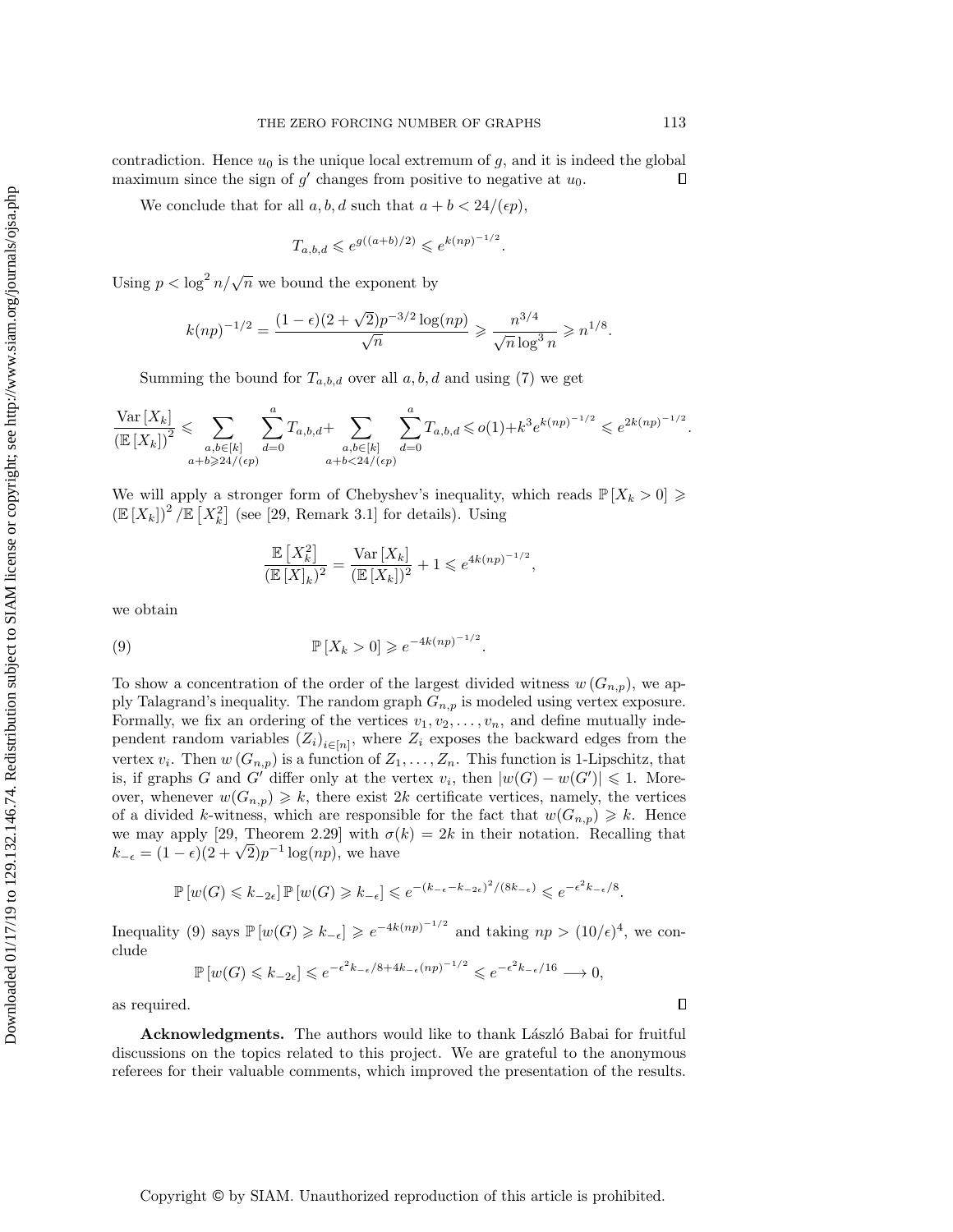## REFERENCES

- <span id="page-19-10"></span>[1] Graph Catalog: Families of Graphs, [http://aimath.org/pastworkshops/catalog2.html.](http://aimath.org/pastworkshops/catalog2.html)
- <span id="page-19-9"></span>[2] AIM MINIMUM RANK -- SPECIAL GRAPHS WORK GROUP, Zero forcing sets and the minimum  $rank\ of\ graphs,$  Linear Algebra Appl., 428 (2008), pp. 1628-1648.
- <span id="page-19-22"></span>[3] N. ALON, S. HOORY, AND N. LINIAL, The Moore bound for irregular graphs, Graphs Combin.,  $18$  (2002), pp. 53–57.
- <span id="page-19-23"></span>[4] N. ALON, L. RÓNYAI, AND T. SZABÓ, Norm-graphs: Variations and applications, J. Combin. Theory Ser. B, 76 (1999), pp. 280-290.
- <span id="page-19-25"></span>[5] N. Alon and J. H. Spencer, The Probabilistic Method, 2nd ed., Wiley Ser. Discrete Math. Optim., Wiley, Hoboken, NJ, 2000.
- <span id="page-19-13"></span>[6] D. Amos, Y. Caro, R. Davila, and R. Pepper, Upper bounds on the k-forcing number of a  $graph$ , Discrete Appl. Math., 181 (2015), pp. 1-10.
- <span id="page-19-4"></span>[7] A. Arenas, A. D\'{\i}az-Guilera, J. Kurths, Y. Moreno, and C. Zhou, Synchronization in complex networks, Phys. Rep., 469 (2008), pp. 93-153.
- <span id="page-19-27"></span>[8] L. BABAI, private communication, 2017.
- <span id="page-19-1"></span>[9] J. BALOGH, B. BOLLOBÁS, AND R. MORRIS, Graph bootstrap percolation, Random Structures Algorithms, 41 (2012), pp. 413--440.
- <span id="page-19-6"></span>[10] A. BARRAT, M. BARTHÉLEMY, AND A. VESPIGNANI, Dynamical Processes on Complex Networks, Cambridge University Press, Cambridge, UK, 2008.
- <span id="page-19-8"></span>[11] D. BURGARTH, S. BOSE, C. BRUDER, AND V. GIOVANNETTI, Local controllability of quantum networks, Phys. Rev. A (3), 79 (2009), 060305(R).
- <span id="page-19-7"></span>[12] D. BURGARTH AND V. GIOVANNETTI, Full control by locally induced relaxation, Phys. Rev. Lett., 99 (2007), 100501.
- <span id="page-19-14"></span>[13] Y. CARO AND R. PEPPER, *Dynamic approach to k-forcing*, Theory Appl. Graphs, 2 (2015), 2.
- <span id="page-19-3"></span>[14] J. Chalupa, P. L. Leath, and G. R. Reich, Bootstrap percolation on a Bethe lattice, J. Phys. C, 12 (1979), pp. L31-L35.
- <span id="page-19-0"></span>[15] A. Coja-Oghlan, U. Feige, and M. Krivelevich, Contagious sets in expanders, in Proceedings of the 26th Symposium on Discrete Algorithms (SODA), SIAM, Philadelphia, 2015, pp. 1953--1987.
- <span id="page-19-16"></span>[16] R. Davila, T. Kalinowski, and S. Stephen, A lower bound on the zero forcing number, Discrete Appl. Math., 250 (2018), pp. 363-367.
- <span id="page-19-17"></span>[17] R. DAVILA AND F. KENTER, Bounds for the zero forcing number of graphs with large girth, Theory Appl. Graphs, 2 (2015), 1.
- <span id="page-19-19"></span>[18] P. ERDŐS AND A. H. STONE, On the structure of linear graphs, Bull. Amer. Math. Soc., 52  $(1946)$ , pp.  $1087-1092$ .
- <span id="page-19-11"></span>[19] S. M. FALLAT AND L. HOGBEN, Minimum rank, maximum nullity, and zero forcing number of graphs, 2nd ed., in Handbook of Linear Algebra, CRC Press, Boca Raton, FL, 2013, pp. 775-810.
- <span id="page-19-2"></span>[20] M. I. FREIDLIN AND A. D. WENTZELL, Diffusion processes on graphs and the averaging principle, Ann. Probab., 21 (1993), pp. 2215-2245.
- <span id="page-19-28"></span>[21] J. FRIEDMAN, A Proof of Alon's Second Eigenvalue Conjecture and Related Problems, Mem. Amer. Math. Soc. 910, AMS, Providence, RI, 2008.
- <span id="page-19-18"></span>[22] Z. FÜREDI AND M. SIMONOVITS, The history of degenerate (bipartite) extremal graph problems, in Erdős Centennial, L. Lovász, I. Rusza, and V. T. Sós, eds., Bolyai Soc. Math. Stud. 25, Springer, Berlin, 2013, pp. 169–264.
- <span id="page-19-12"></span>[23] M. GENTNER, L. D. PENSO, D. RAUTENBACH, AND U. S. SOUZA, Extremal values and bounds for the zero forcing number, Discrete Appl. Math., 214 (2016), pp. 196-200.
- <span id="page-19-15"></span>[24] M. GENTNER AND D. RAUTENBACH, Some bounds on the zero forcing number of a graph, Discrete Appl. Math., 236 (2018), pp. 203-213.
- <span id="page-19-26"></span>[25] C. GODSIL AND G. ROYLE, Algebraic Graph Theory, Grad. Texts Math. 207, Springer, New York, 2001.
- <span id="page-19-5"></span>[26] M. GRANOVETTER, Threshold models of collective behavior, Amer. J. Sociol., 83 (1978), pp. 1420-1443.
- <span id="page-19-20"></span>[27] H. T. HALL, L. HOGBEN, R. MARTIN, AND B. SHADER, Expected values of parameters associated with the minimum rank of a graph, Linear Algebra Appl.,  $433$  (2010), pp. 101-117.
- <span id="page-19-21"></span>[28] A. J. Hoffman, On eigenvalues and colorings of graphs, in Selected Papers of Alan J Hoffman, World Scientific, River Edge, NJ, 2003, pp. 407-419.
- <span id="page-19-24"></span>[29] S. JANSON, T. ŁUCZAK, AND A. RUCINSKI, Random Graphs, Wiley Ser. Discrete Math. Optim., John Wiley, New York, 2000.
- <span id="page-19-29"></span>[30] N. KAMČEV, T. ŁUCZAK, AND B. SUDAKOV, Anagram-free colorings of graphs, Combin. Probab. Comput. 27 (2018), pp. 623-642.